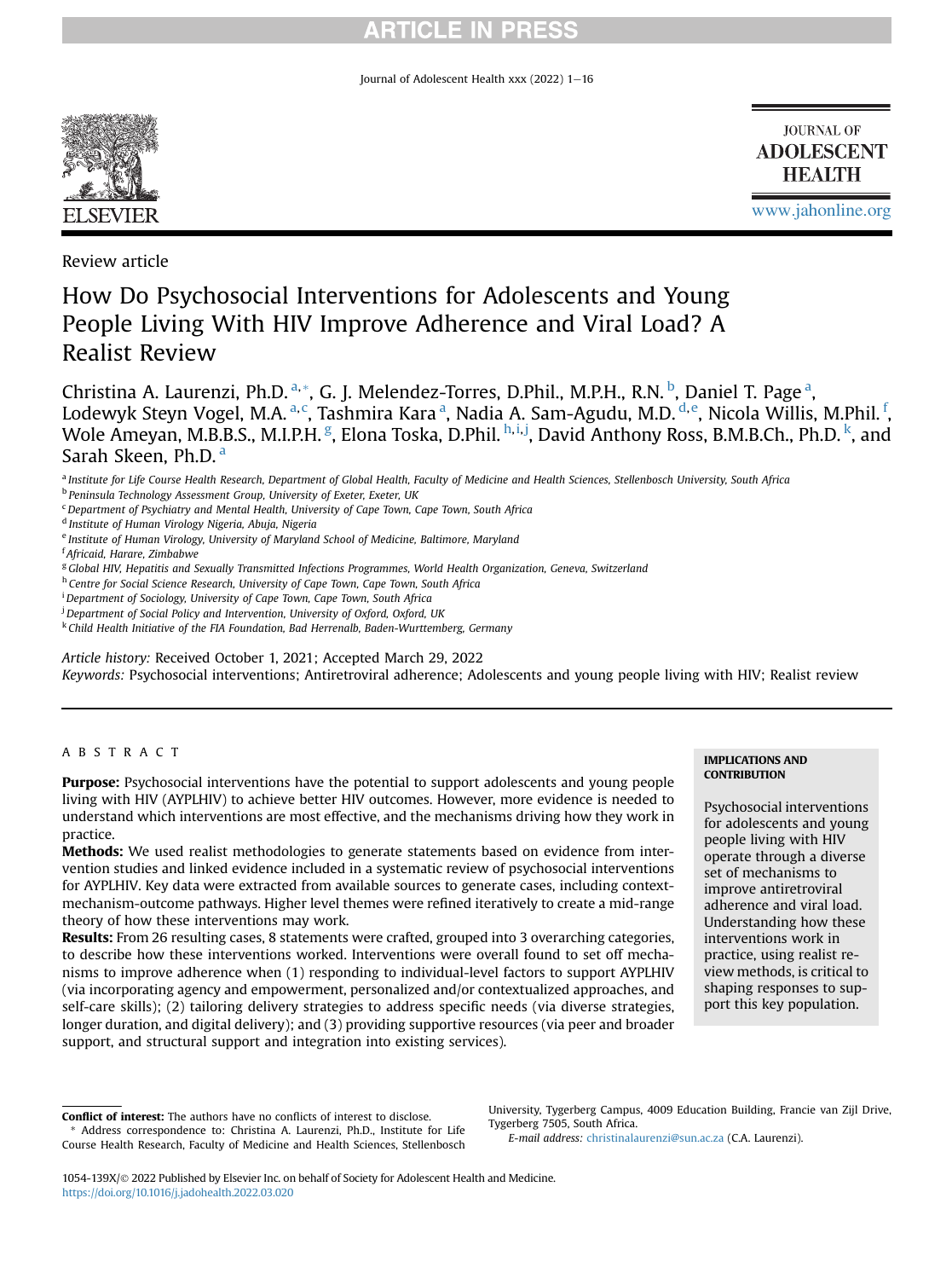2 C.A. Laurenzi et al. / Journal of Adolescent Health xxx (2022) 1–16

**Discussion:** A collection of diverse mechanisms may individually or collectively drive improved outcomes for AYPLHIV engaged in psychosocial interventions. Recommendations for integrating our findings into practice are discussed.

2022 Published by Elsevier Inc. on behalf of Society for Adolescent Health and Medicine.

Alongside breakthroughs in clinical and biomedical interventions, behavioral and psychosocial strategies have been essential to improving care and treatment outcomes for people living with HIV  $[1-3]$  $[1-3]$  $[1-3]$  $[1-3]$ . Psychosocial interventions utilize psychological, behavioral, and/or social approaches to produce intended outcomes [[4\]](#page-13-1). These interventions vary widely in their content, structure, theoretical underpinnings, and delivery mechanisms; they may target specific behaviors or outcomes, or provide more holistic support to address multiple outcomes simultaneously [\[5\]](#page-13-2). Behavioral and psychosocial interventions have been implemented and evaluated extensively among different groups. Among adults living with HIV, these interventions have been found to improve antiretroviral (ART) adherence  $[6,7]$  $[6,7]$  and mental health  $[8,9]$  $[8,9]$  $[8,9]$ , and reduce risk of HIV transmission [[10\]](#page-13-7).

However, fewer studies document if and how psychosocial interventions can support adolescents and young people living with HIV (AYPLHIV) between 10 and 24 years in achieving better HIV-related outcomes. Ethical challenges in working with  $AYPLHIV$ —a population that may be under the age of consent and otherwise viewed as "vulnerable"—have limited the extent of research conducted with this group [[11](#page-14-0)], with a dearth of implementation science-focused research [[12,](#page-14-1)[13](#page-14-2)]. Furthermore, HIV-focused psychosocial interventions for AYPLHIV are highly heterogeneous in their scope, target population, implementation sites, and outcomes—limiting researchers' ability to meaningfully compare and draw conclusions about their collective effectiveness [[14,](#page-14-3)[15\]](#page-14-4). Recently, our systematic review and meta-analysis of trials assessing psychosocial interventions for AYPLHIV  $[16]$  $[16]$ —which informed the updated World Health Organization (WHO) guidelines on this topic  $[17]$  $[17]$ —found that these interventions are, overall, effective in improving ART adherence and reducing viral load.

However, we need to better understand which kinds of psychosocial interventions are most effective, and the mechanisms that drive how they work in practice. This is urgent because AYPLHIV represent a growing proportion of new HIV infections globally, with nearly 500,000 new infections in 2019 [\[18\]](#page-14-7). Adolescents also continue to have the poorest HIV outcomes of any age group, with worse retention in care, ART adherence, and viral suppression outcomes [[19\]](#page-14-8). Alternative methods for evaluating existing intervention studies can help us understand AYPLHIV's specific needs—and how to support them to achieve better adherence outcomes and do so at scale. Realist review methods can be effective in responding to some of these gaps. Although systematic reviews and meta-analyses are generally used to test hypotheses (do interventions work or not?), realist reviews offer opportunities for explanatory analysis (how do they work?). Realist reviews identify potential links among contexts, mechanisms, and outcomes in a complex intervention or set of interventions, to develop, test, and refine theories in an iterative process about how they work [[20](#page-14-9)]. These empirically based qualitative reviews can enable more comprehensive examination of existing interventions in cases where evidence is limited, especially as they rely upon complementary evidence sources (Box 1).

In this article, we adopted realist methods to analyze psychosocial intervention studies targeting AYPLHIV from our recent systematic review. Considering the context, mechanism, and outcome relationships underpinning psychosocial interventions for AYPLHIV enables us to more clearly consider how these interventions work, for whom, and under which circumstances. We aimed to provide in-depth guidance for public health programs and implementation research efforts focused on AYPLHIV, and inform implementation at scale.

#### Methods

## Inclusion

We included studies from our prior review [\[16](#page-14-5)] conducted in collaboration with the WHO's Adolescent Service Delivery Working Group for the 2020 "Updated recommendations on service delivery for the treatment and care of people living with HIV" [[17,](#page-14-6)[22](#page-14-10)]. [Table 1](#page-2-0) summarizes the inclusion criteria. Because our meta-analysis found that interventions improved adherence and viral load outcomes, we aimed to probe these effects using a realist methodological approach. Realist approaches facilitate a holistic examination of intervention components in their delivery contexts. In this way, they enable iterative analysis, where researchers identify potential generative mechanisms that might be kicked off by the intervention, and then apply working theories ("candidate" theories) across other similar studies to test them.

Box 1. Key features of realist reviews (adapted from Pawson et al. 2005 [\[21](#page-14-11)])

- An inductive approach to developing and testing a midrange theory of how a complex intervention or set of interventions works
- Aims to identify what works, for whom, in which circumstances, and how
- Results merge theoretical understanding of how interventions work with empirical evidence
- Aims to identify "demi-regularities" or semipredictable, reoccurring patterns of behavior that drive how interventions work, through contextmechanism-outcome pathways
- Resulting context-mechanism-outcome pathways aim to explain contexts in which interventions are implemented, the mechanisms by which interventions work, and the resulting outcomes
- Realist reviews do not seek to determine intervention effectiveness, but rather influence a richer understanding of how they work in practice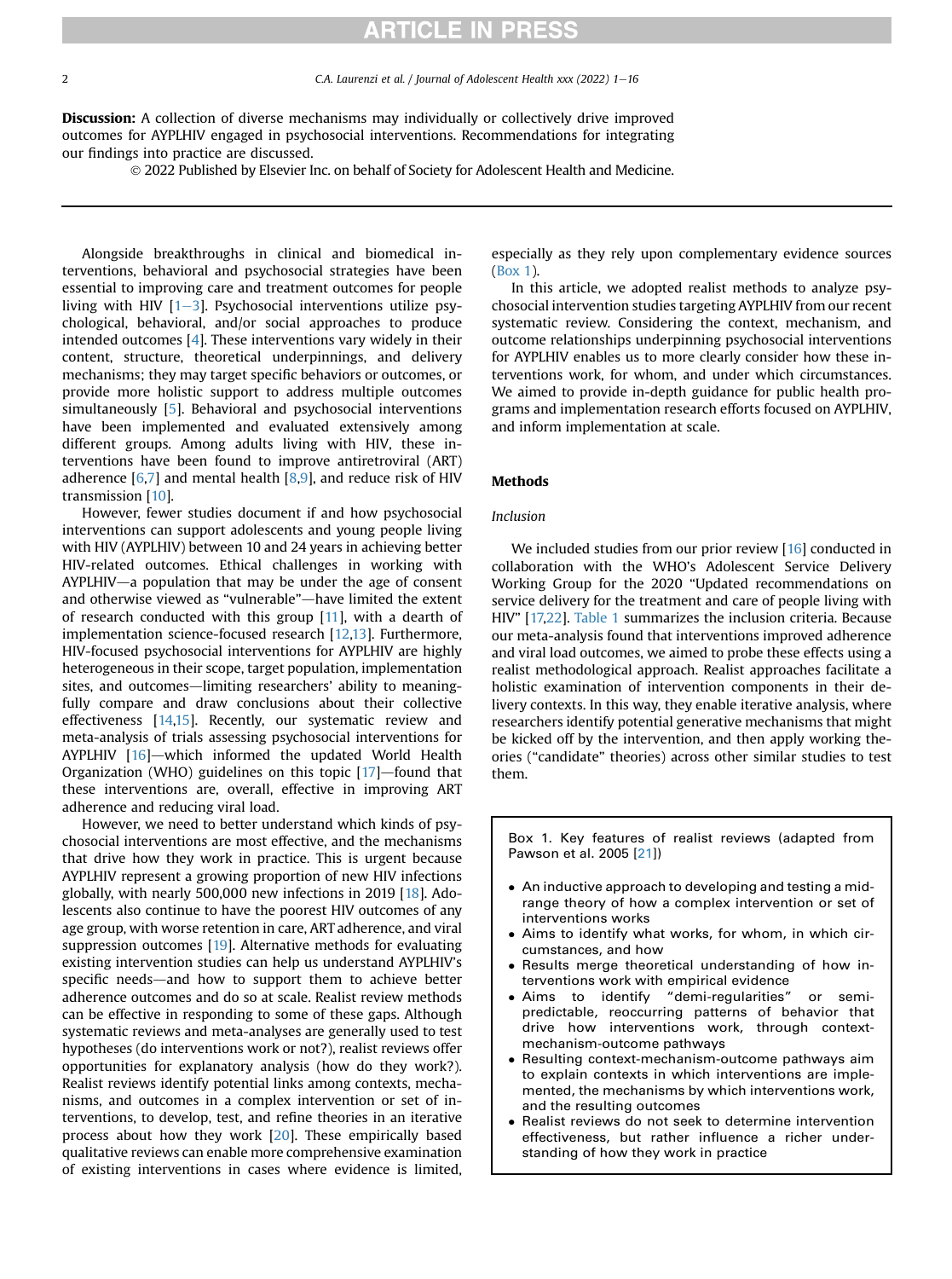$C.A.$  Laurenzi et al. / Journal of Adolescent Health xxx (2022)  $1-16$  3

#### <span id="page-2-0"></span>Table 1

### Overview of inclusion criteria from prior review

| Population focus                    | Adolescents and young people living with HIV<br>between ages 10 and 24 (or mean age in this<br>range); no restriction on gender, geographic<br>area; interventions engaging additional<br>individuals such as adolescents' caregivers<br>were also eligible              |
|-------------------------------------|--------------------------------------------------------------------------------------------------------------------------------------------------------------------------------------------------------------------------------------------------------------------------|
| Types of interventions              | Behavioral, social and/or psychological<br>interventions or a combination thereof; these<br>could be delivered individually or in groups,<br>and face-to-face or remotely/digitally                                                                                      |
| Types of studies and<br>comparators | Randomized controlled trials, crossover trials,<br>cluster randomized controlled trials, factorial<br>trials; compared to treatment as usual, time-<br>matched alternative healthcare intervention.<br>or no intervention                                                |
| Outcomes                            | Adherence to ART, ART knowledge, retention in<br>care, linkage to care, sexual and reproductive<br>health behaviors, sexual and reproductive<br>health knowledge, viral load, viral suppression,<br>undetectable viral load, improved transitioning<br>to adult services |
| Other eligibility criteria          | Peer-reviewed publications only; no language<br>restrictions; analysis comparing intervention<br>versus comparison group                                                                                                                                                 |

### Evidence identification

We identified studies through structured systematic searches on PubMed, PsycINFO, Scopus, and the Cochrane Library, limited to publications between January 2000 and June 2020 (see Appendix A). Intervention cases were created for each study, supplemented by linked publications (protocol papers, secondary data analyses, intervention manuals, process evaluations, qualitative studies). Team members identified linked evidence through combing reference lists of included studies and searching linked publications.

### Data extraction

Data were extracted from each case to map potential context-mechanism-outcome (CMO) pathways. Data extraction included the following: intervention information (name, country implemented, goal, underlying theory, components); contextual elements (intervention context, broader context where delivered); study outcomes; and implementation factors. Reviewers sought to first identify and extract authors' explanations or descriptions of candidate theories where available, and to infer potential pathways that could account for outcomes from the publication. This process of theory identification, inference, and testing is necessarily speculative and central to the realist process [[23\]](#page-14-12).

Three reviewers extracted all case data. To establish consistency, all reviewers extracted the same two cases. Following interactive sessions, where discrepancies in extracted data or CMOs were discussed, cases were extracted individually, with regular team-based discussion and troubleshooting. The first author reviewed all cases and suggested CMO revisions where appropriate.

Although ART adherence and viral load outcomes were considered separately in the original review and data extraction, we elected to bundle them in the model developed, as viral load is often a proxy measure for adherence. In the findings below, "improved adherence" is used to refer to both improved ART adherence, as well as reduced level of participant viral load.

#### Evidence synthesis

We generated a master list of CMOs at the study level. Drawing from this master list, we compared CMOs across cases, derived commonalities, and identified reinforcing themes, ultimately reaching saturation of evidence from which no new themes could be derived. We used this evidence to inform the development of mid-range CMOs, tested against study data, comprising the overarching theory of how, for whom, and in which circumstances these interventions work.

#### Quality appraisal

Study quality was appraised for each included case by the review team. We adapted our quality appraisal from Trickey et al. [[24\]](#page-14-13), identifying a description of the underlying theory; alignment of theory and outcomes; description of intervention components; description of intervention content; and attention to how implementation and process may affect outcomes observed. Reviewers rated on a scale of three levels to indicate absent, partially present, and satisfactorily present. All included studies were appraised independently by two team members; discrepancies were resolved through discussion with the broader team as needed.

### Results

### Study information

Eligible studies were limited to those measuring ART adherence or viral load levels [\(Figure 1](#page-10-0)). Twenty-six cases were identified, from seven countries: the United States ( $n = 15$ ), Thailand  $(n = 3)$ , Uganda  $(n = 3)$ , Zimbabwe  $(n = 2)$ , Nigeria  $(n = 1)$ , South Africa (n = 1), and Zambia (n = 1) [\(Table 2\)](#page-3-0). Most studies (n = 21, 80.8%) measured ART adherence, and nearly two thirds ( $n = 16$ , 61.5%) measured viral load; 11 studies measured both outcomes. Risk of bias, assessed for all studies, is reported elsewhere [\[16](#page-14-5)].

Quality appraisals, available in Table A1, deemed study quality to be moderate-to-high; a small number of studies  $(n = 3)$  lacked thorough description of intervention theories, alignment of theory and outcomes, and intervention context [\[52,](#page-14-14)[53](#page-14-15)[,55\]](#page-14-16). Seven studies (26.9%) scored in the highest-quality range for four of the five domains  $[31,37,38,41,44,48-50]$  $[31,37,38,41,44,48-50]$  $[31,37,38,41,44,48-50]$  $[31,37,38,41,44,48-50]$  $[31,37,38,41,44,48-50]$ .

### Review findings

Eight statements were crafted and organized into three overarching categories to generate a working mid-range theory describing how the interventions work ([Figure 2](#page-11-0)). Each statement is supported below by evidence from included studies.

### Category 1: responding to individual-level factors to support adolescents and young people living with HIV

The first category of statements reflects factors linked to intervention contexts relating to individual-level characteristics that can be leveraged to improve adherence and viral load outcomes. These statements included empowerment, personalized care, and self-care skills.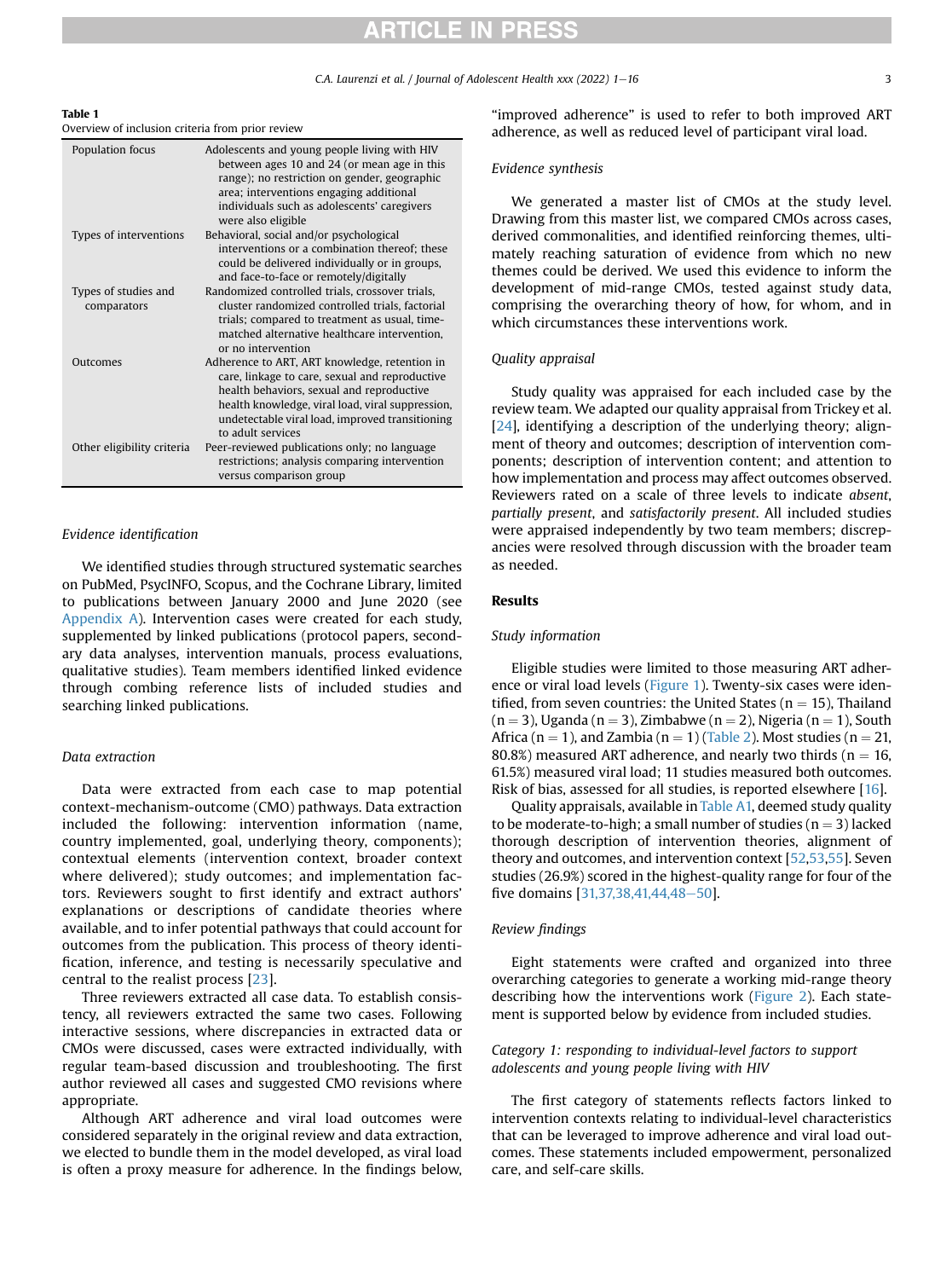<span id="page-3-0"></span>Overview of included studies

| Title                                                                                                                                                                                                                                                                                                                                                                                                                | Author and year                                                           | Country                 | Study population Program intent<br>description                                                         |                                                                                                                                                                                                                        | Underlying theory/<br>model                                                      | Measured viral<br>load and/or<br>viral<br>suppression | Measured<br>adherence | Outcomes                                                                                                                                                                                                                                                                                                                                                                                                           |
|----------------------------------------------------------------------------------------------------------------------------------------------------------------------------------------------------------------------------------------------------------------------------------------------------------------------------------------------------------------------------------------------------------------------|---------------------------------------------------------------------------|-------------------------|--------------------------------------------------------------------------------------------------------|------------------------------------------------------------------------------------------------------------------------------------------------------------------------------------------------------------------------|----------------------------------------------------------------------------------|-------------------------------------------------------|-----------------------|--------------------------------------------------------------------------------------------------------------------------------------------------------------------------------------------------------------------------------------------------------------------------------------------------------------------------------------------------------------------------------------------------------------------|
| The impact of cell phone support on Belzer et al.<br>psychosocial outcomes for youth<br>living with HIV nonadherent to<br>antiretroviral therapy<br>The use of cell phone support for<br>non-adherent HIV-infected<br>youth and young adults: an<br>initial randomized and<br>controlled intervention trial                                                                                                          | $(2014)$ [25]/<br>Sayegh et al.<br>$(2018)$ [26]                          | United<br><b>States</b> | HIV, mean age<br>20.4, 37.8%<br>female                                                                 | Youth living with To assess the effect of<br>cell-phone support<br>on improved<br>adherence and viral<br>control                                                                                                       | Social support                                                                   | مما                                                   | v                     | Intervention group had significantly<br>higher level of self-reported<br>adherence compared to the control<br>group at 24 and 48 weeks<br>postintervention ( $p = .007$ )<br>Viral suppression (log 10 HIV viral<br>load) significantly lower at both<br>24 weeks (2.82 vs. 4.52, $p = .002$ )<br>and 48 weeks (3.23 vs. 4.23, $p =$<br>.043)                                                                      |
| Does economic strengthening<br>improve viral suppression<br>among adolescents living with<br>HIV? Results from a cluster<br>randomized trial in Uganda<br>The long-term effects of a family<br>based economic empowerment<br>intervention (Suubi $+$<br>Adherence) on suppression of<br>HIV viral loads among<br>adolescents living with HIV in<br>southern Uganda: findings from<br>5-year cluster randomized trial | Bermudez et al.<br>$(2018)$ [27]/<br>Ssewamala<br>et al. (2020)<br>$[28]$ | Uganda                  | Adolescents<br>living with<br>HIV, families<br>included,<br>mean age 12.5,<br>56.4% female             | To assess the effect of a Asset theory<br>savings-led<br>economic<br>empowerment<br>intervention on viral<br>suppression among<br>adolescents living<br>with HIV                                                       |                                                                                  |                                                       | مما                   | At 24-months postintervention<br>initiation, the proportion of virally<br>suppressed participants in the<br>intervention cohort increased 10-<br>fold<br>In the adjusted model, there was<br>significantly lower odds of<br>intervention participants having a<br>detectable viral load at both 12 (OR<br>0.424, 95% CI 0.248, 0.723, $p =$<br>.002) and 24 months (OR 0.299,<br>95% CI 0.161, 0.554, $p < .001$ ) |
| Adherence to antiretroviral therapy<br>in HIV-infected pediatric patients<br>improves with home-based<br>intensive nursing intervention                                                                                                                                                                                                                                                                              | Berrien et al.<br>$(2004)$ [29]                                           | United<br><b>States</b> | Children and<br>youth living<br>with HIV,<br>caregivers<br>included.<br>mean age 10.5,<br>51.4% female | To determine if a home- Health Belief Model $\rightarrow$<br>based nursing<br>intervention<br>improves medication<br>adherence                                                                                         |                                                                                  |                                                       | مما                   | Nine of 20 patients in the intervention<br>group maintained or achieved an<br>undetectable viral load, while only<br>4 patients in the control group<br>achieved this viral load. No<br>statistical differences were found<br>for viral load between the<br>intervention and control group at<br>endline                                                                                                           |
| The VUKA family program: piloting Bhana et al.<br>a family-based psychosocial<br>intervention to promote health<br>and mental health among HIV<br>infected early adolescents in<br>South Africa                                                                                                                                                                                                                      | $(2014)$ [30]                                                             | South<br>Africa         | Young<br>adolescents<br>living with<br>HIV, caregivers<br>included.<br>mean age 11.6,<br>51% female    | To assess the<br>development,<br>feasibility, and<br>acceptability of the<br>VUKA family-based<br>program and its<br>short-term impact<br>on a range of<br>psychosocial<br>variables for HIV $+$<br>preadolescents and | Social Action<br>Theory                                                          | مما                                                   |                       | Youth in the intervention condition<br>reported significantly greater<br>improvements in ART adherence<br>vs. controls postintervention<br>$intervention = 1.10$ , control =<br>$-0.43, p < .05$ )                                                                                                                                                                                                                 |
| Effective treatment of depressive<br>disorders in medical clinics for<br>adolescents and young adults<br>living with HIV: a controlled trial                                                                                                                                                                                                                                                                         | Brown et al.<br>$(2016)$ [31]                                             | United<br><b>States</b> | HIV with<br>diagnoses of<br>clinical<br>depression,<br>mean age 21.5,<br>31% female                    | their caregivers<br>Youth living with To preliminary test a<br>manualized,<br>measurement-<br>guided treatment for<br>depression for<br>adolescents and<br>young adults in care                                        | Cognitive-<br>behavioral<br>therapy and<br>medication<br>management<br>algorithm |                                                       | مما                   | Viral load decreased in both groups;<br>ART adherence did not differ<br>between groups during the study                                                                                                                                                                                                                                                                                                            |

**ARTICLE IN PRESS** 

C.A. Laurenzi et al. / Journal of Adolescent Health xxx (2022) 1

 $-l$ 

 $\blacktriangle$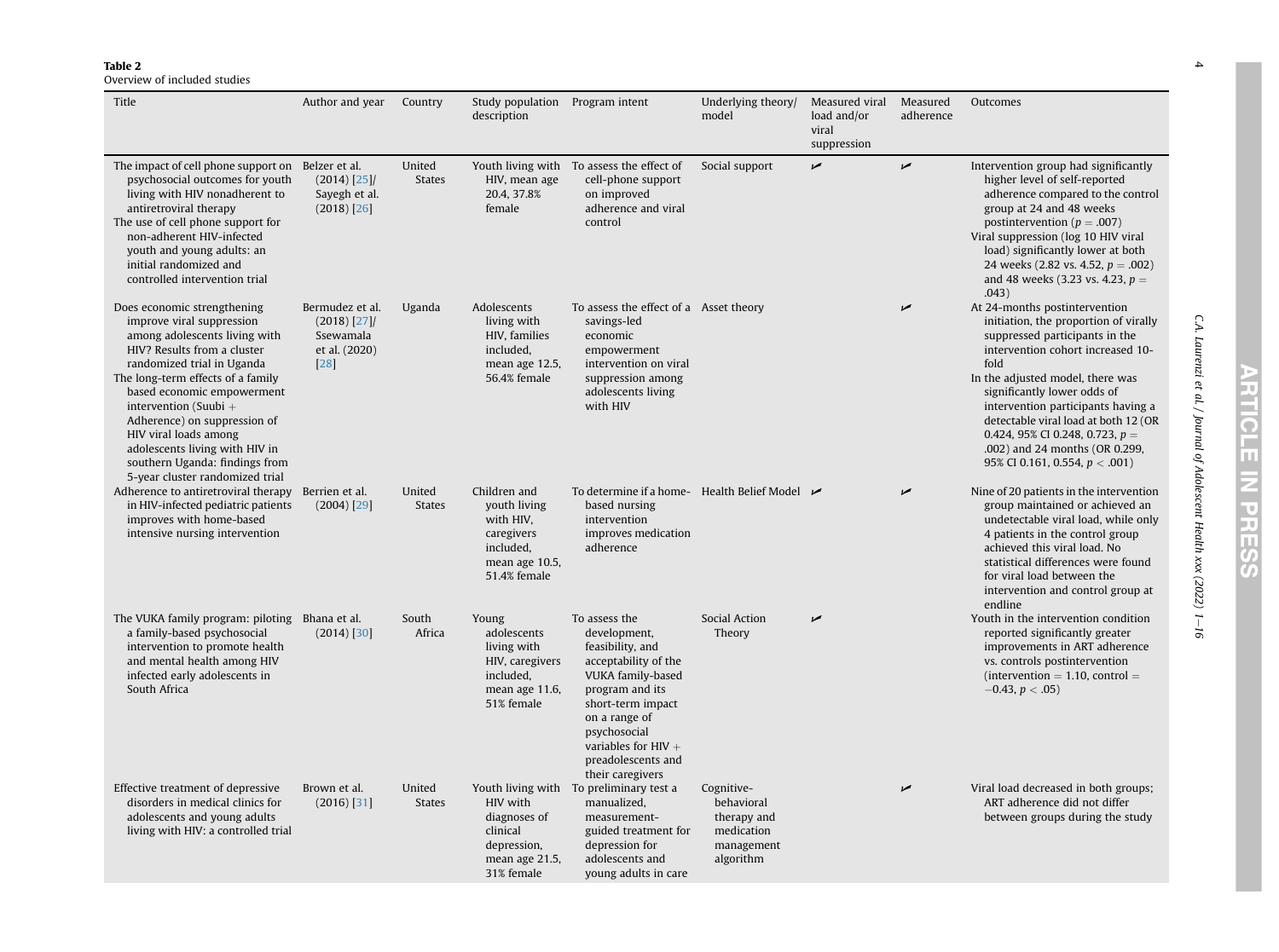#### Continued

| Title                                                                                                                                                                                                                                                                                                            | Author and year                                                        | Country                 | Study population Program intent<br>description                                 |                                                                                                                                                                                                                                                                          | Underlying theory/<br>model                                                | Measured viral<br>load and/or<br>viral<br>suppression | Measured<br>adherence | Outcomes                                                                                                                                                                                                                                                                                                                                                                                                                                                                                                                                                                            |
|------------------------------------------------------------------------------------------------------------------------------------------------------------------------------------------------------------------------------------------------------------------------------------------------------------------|------------------------------------------------------------------------|-------------------------|--------------------------------------------------------------------------------|--------------------------------------------------------------------------------------------------------------------------------------------------------------------------------------------------------------------------------------------------------------------------|----------------------------------------------------------------------------|-------------------------------------------------------|-----------------------|-------------------------------------------------------------------------------------------------------------------------------------------------------------------------------------------------------------------------------------------------------------------------------------------------------------------------------------------------------------------------------------------------------------------------------------------------------------------------------------------------------------------------------------------------------------------------------------|
| Improving health outcomes for<br>youth living with the human<br>immunodeficiency virus: a<br>multisite randomized trial of a<br>motivational intervention<br>targeting multiple risk behaviors<br>A clinic-based motivational<br>intervention improves condom<br>use among subgroups of youth<br>living with HIV | Chen et al. (2011) United<br>[32]/Naar-King<br>et al. (2009)<br>$[33]$ | <b>States</b>           | HIV, mean age<br>20.5, 47.3%<br>female                                         | Youth living with To explore the effects of Motivational<br>a motivational<br>interviewing-based<br>multirisk reduction<br>intervention.<br>"Healthy Choices" in<br>improving<br>motivation,<br>depression, viral<br>load, and condom<br>use in youth living<br>with HIV | interviewing,<br>Motivational<br>Enhancement<br>Therapy                    | مما                                                   | $\overline{a}$        | Participants in the intervention arm<br>showed significant decline in viral<br>load at 6 months postintervention<br>compared to control group<br>$(\mathscr{B} = -0.36, t = -2.15, p = .03),$<br>with no significant differences<br>remaining at 9-month follow-up                                                                                                                                                                                                                                                                                                                  |
| Crystal clear with active<br>visualization: understanding<br>medication adherence among<br>youth living with HIV                                                                                                                                                                                                 | Christodoulou<br>et al. (2020)<br>[34]                                 | United<br><b>States</b> | HIV, mean age<br>24, 7.7% female                                               | Youth living with To pilot an adapted<br>active visualization<br>device that<br>demonstrates how<br>ART works in the<br>body                                                                                                                                             | Multisensory<br>learning theory                                            | مما                                                   | مما                   | Intervention youth had lower viral<br>loads and reported less difficulty in<br>adhering to ART than standard care<br>at follow-up. Of participants with<br>detectable viral loads (>20 copies/<br>mL) at baseline, three intervention<br>group patients reached<br>undetectable viral loads $\left( < 20 \right)$<br>copies/mL) at follow-up, while no<br>standard group patients reached<br>the undetectable level. Regarding<br>ART adherence, 2/10 in the<br>intervention group reported<br>missing a dose in the past 3 months<br>compared to 7/9 in the standard<br>care group |
| Project YES! Youth engaging for<br>success: a randomized controlled<br>trial assessing the impact of a<br>clinic-based peer mentoring<br>program on viral suppression,<br>adherence and internalized<br>stigma among HIV-positive<br>youth (15-24 years) in Ndola,<br>Zambia                                     | Denison et al.<br>$(2020)$ [35]                                        | Zambia                  | Adolescents and<br>youth living<br>with HIV,<br>mean age 19.1,<br>59.3% female | To examine the effects<br>of Project YES! on<br>improving viral<br>suppression and<br>reducing stigma<br>among HIV-positive<br>adolescents and<br>young adults in sub-<br>Saharan Africa                                                                                 | Social cognitive<br>theory, positive<br>youth<br>development<br>constructs |                                                       | مما                   | Viral suppression improved in both<br>the intervention and control<br>groups, with baseline values of<br>63.5% and 63.7% respectively to<br>73.0% and 71.3% at midline. There<br>were no differences in ART<br>adherence                                                                                                                                                                                                                                                                                                                                                            |
| A social media-based support<br>group for youth living with HIV<br>in Nigeria (SMART Connections):<br>randomized controlled trial                                                                                                                                                                                | Dulli et al. (2020) Nigeria<br>[36]                                    |                         | HIV, mean age<br>21.2, 87.7%<br>female                                         | Youth living with To test the effectiveness Not specified<br>of a structured<br>support group<br>intervention, Social<br>Media to promote<br>Adherence and<br>Retention in<br>Treatment (SMART)<br>Connections,<br>delivered through a<br>social media<br>platform       |                                                                            | مما                                                   |                       | No statistically significant differences<br>were found for ART adherence<br>among the intervention and<br>control group                                                                                                                                                                                                                                                                                                                                                                                                                                                             |

C.A. Laurenzi et al. / Journal of Adolescent Health xxx (2022) 1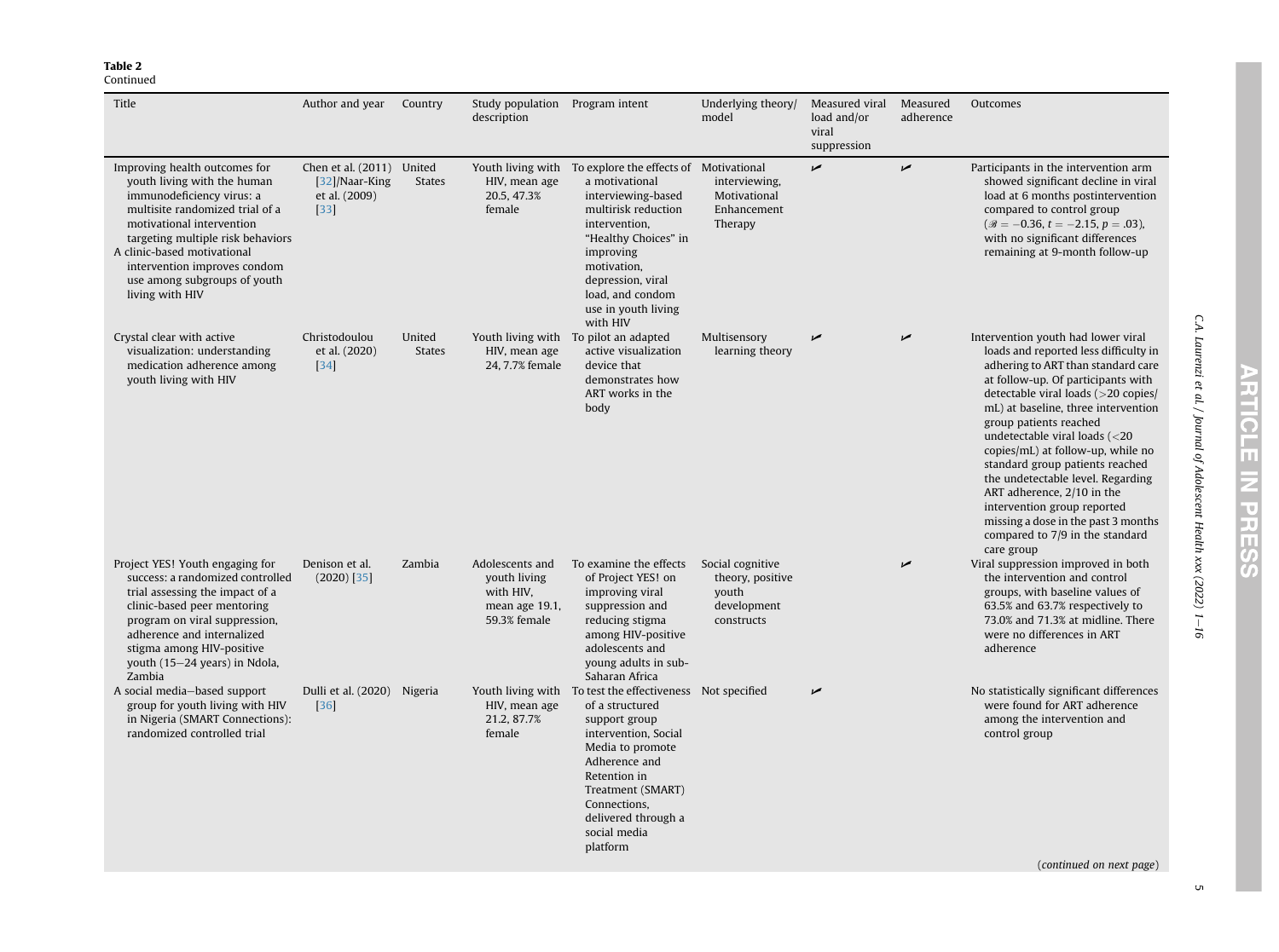### Continued

| Title                                                                                                                                                                     | Author and year                   | Country                 | Study population Program intent<br>description                                          |                                                                                                                                                                                                                                                                                | Underlying theory/<br>model                                                                   | Measured viral<br>load and/or<br>viral<br>suppression | Measured<br>adherence | Outcomes                                                                                                                                                                                                                                                                                                                                    |
|---------------------------------------------------------------------------------------------------------------------------------------------------------------------------|-----------------------------------|-------------------------|-----------------------------------------------------------------------------------------|--------------------------------------------------------------------------------------------------------------------------------------------------------------------------------------------------------------------------------------------------------------------------------|-----------------------------------------------------------------------------------------------|-------------------------------------------------------|-----------------------|---------------------------------------------------------------------------------------------------------------------------------------------------------------------------------------------------------------------------------------------------------------------------------------------------------------------------------------------|
| A randomized controlled trial of<br>personalized text message<br>reminders to promote<br>medication adherence among<br>HIV-positive adolescents and<br>young adults       | Garofalo et al.<br>$(2016)$ [37]  | United<br><b>States</b> | Youth living with<br>HIV with poor<br>adherence,<br>mean age 24.1,<br>18.1% female      | To examine the effect of Social cognitive<br>a personalized two-<br>way, daily text<br>messaging<br>intervention to<br>improve adherence<br>to antiretroviral<br>therapy (ART)<br>among poorly<br>adherent HIV-<br>positive adolescents<br>and young adults                    | theory                                                                                        | مما                                                   | $\overline{a}$        | No significant difference in either log<br>viral load or viral suppression<br>between the two arms at either 3-<br>or 6-month follow-up.<br>Intervention arm participants were<br>more than 2.6 times likelier than<br>those in the control to report >90%<br>adherence at 3 months                                                         |
| Project ACCEPT: evaluation of a<br>group-based intervention to<br>improve engagement in care for<br>youth newly diagnosed with HIV                                        | Hosek et al.<br>$(2018)$ [38]     | United<br><b>States</b> | HIV and<br>diagnosed<br>within the past<br>12 months,<br>mean age 20.2,<br>19.4% female | Youth living with To test the efficacy of<br><b>ACCEPT</b> at<br>addressing factors<br>that impact<br>engagement in care<br>for youth newly<br>diagnosed with HIV,<br>including stigma,<br>disclosure, healthy<br>relationships,<br>substance use, and<br>future life planning | Social cognitive<br>theory,<br>information-<br>motivation<br>behavioral (IMB)<br>skills model | مما                                                   | $\sqrt{ }$            | Intervention participants had<br>improved medication adherence;<br>they were 2.33 times more likely to<br>take their ART over time compared<br>to controls (95% CI 1.29, 4.21, $p =$<br>.005). The intervention group saw<br>significant decline in viral load<br>over time compared to the control<br>group (95% -0.14, 0.07, $p = .041$ ) |
| Effect of an empowerment<br>intervention on antiretroviral<br>drug adherence in Thai youth                                                                                | Kaihin et al.<br>$(2015)$ [39]    | Thailand                | HIV, mean age<br>18.8, 56.5%<br>female                                                  | Youth living with To determine the<br>effects of an<br>empowerment<br>intervention on<br>antiretroviral<br>therapy (ART)                                                                                                                                                       | Empowerment-<br>based approach                                                                | "                                                     |                       | At endline assessment, 82.6% of the<br>experimental group had adherence<br>$\geq$ 95%, compared to 21.7% of the<br>control group.                                                                                                                                                                                                           |
| Text messaging for improving<br>antiretroviral therapy<br>adherence: no effects after 1 year<br>in a randomized controlled trial<br>among adolescents and young<br>adults | Linnemayr et al.<br>$(2017)$ [40] | Uganda                  | Youth living with To assess the<br>HIV, mean age<br>18.3, 63%<br>female                 | effectiveness of Short<br>Message Service<br>(SMS) reminder<br>messages on<br>antiretroviral and<br>cotrimoxazole<br>prophylaxis<br>adherence, as well as<br>the relative<br>effectiveness of SMS<br>with and without a<br>response option                                     | Not specified                                                                                 | مما                                                   |                       | There were no statistically significant<br>difference in adherence outcomes<br>between the intervention groups<br>compared with the control group<br>over the 48-week period by<br>intention-to-treat or by complete<br>case analysis                                                                                                       |

C.A. Laurenzi et al. / Journal of Adolescent Health xxx (2022) 1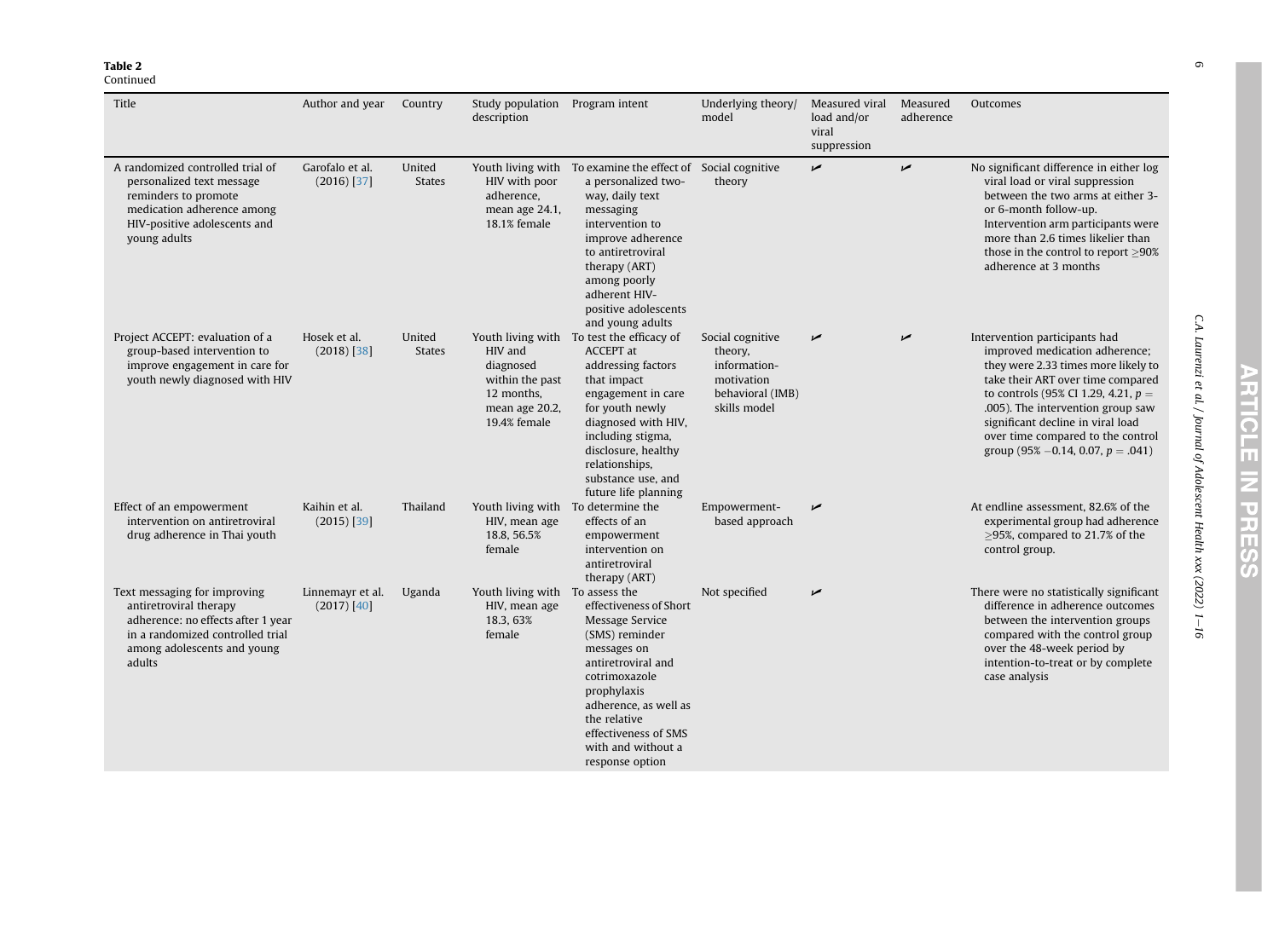## Continued

| Title                                                                                                                                                                                                                                                                                                   | Author and year                 | Country                 | Study population Program intent<br>description                                               |                                                                                                                                                                                                                     | Underlying theory/<br>model                                                                                             | Measured viral<br>load and/or<br>viral<br>suppression | Measured<br>adherence | Outcomes                                                                                                                                                                                                                                                                                                                                                                                                            |
|---------------------------------------------------------------------------------------------------------------------------------------------------------------------------------------------------------------------------------------------------------------------------------------------------------|---------------------------------|-------------------------|----------------------------------------------------------------------------------------------|---------------------------------------------------------------------------------------------------------------------------------------------------------------------------------------------------------------------|-------------------------------------------------------------------------------------------------------------------------|-------------------------------------------------------|-----------------------|---------------------------------------------------------------------------------------------------------------------------------------------------------------------------------------------------------------------------------------------------------------------------------------------------------------------------------------------------------------------------------------------------------------------|
| A randomized controlled trial study MacCarthy et al.<br>of the acceptability, feasibility,<br>and preliminary impact of SITA<br>(SMS as an Incentive To Adhere):<br>a mobile technology-based<br>intervention informed by<br>behavioural economics to<br>improve ART adherence among<br>youth in Uganda | $(2020)$ [41]                   | Uganda                  | HIV between<br>ages 15 and 24                                                                | Youth living with To examine the effect of Behavioral<br>a text-based<br>intervention<br>providing weekly<br>real-time<br>antiretroviral<br>adherence feedback,<br>based on<br>information from a<br>smart pill box | economics                                                                                                               | مما                                                   |                       | Accounting for baseline adherence<br>levels, the intervention arm<br>focused on individual adherence<br>feedback had 3.8% lower<br>adherence compared to the control<br>group, while the intervention arm<br>focused on individual $+$ peer<br>adherence feedback had 2.4%<br>higher adherence than the control<br>group at endline, and 9% higher in<br>the final weeks of the study                               |
| Effect of a differentiated service<br>delivery model on virological<br>failure in adolescents with HIV in<br>Zimbabwe (Zvandiri): a cluster-<br>randomised controlled trial                                                                                                                             | Mayhu et al.<br>(2020) [42]     | Zimbabwe                | Adolescents<br>living with<br>HIV, ages<br>$13-19$ years,<br>52% female                      | To evaluate a peer-led<br>differentiated service<br>delivery intervention<br>on HIV clinical and<br>psychosocial<br>outcomes                                                                                        | Peer mentor model $\overline{\phantom{a}}$                                                                              |                                                       | مما                   | Virological failure (viral load $>1,000$<br>copies per mL) or death at endline<br>was less common in the<br>intervention group than in the<br>control group (adjusted prevalence<br>ratio 0.58, 95% CI 0.36, 0.94, $p =$<br>.03)                                                                                                                                                                                    |
| Positive Strategies to Enhance<br>Problem-Solving Skills (STEPS): a<br>pilot randomized, controlled trial<br>of a multicomponent,<br>technology-enhanced,<br>customizable antiretroviral<br>adherence intervention for HIV-<br>infected adolescents and young<br>adults                                 | Mimiaga et al.<br>(2019) [43]   | United<br><b>States</b> | Youth living with To examine the<br>HIV, mean age<br>19, 40% female                          | feasibility of<br>procedures and<br>participant<br>acceptability of the<br>intervention in terms<br>of content, structure,<br>and format                                                                            | Social cognitive<br>theory,<br>cognitive-<br>behavioral<br>therapy,<br>motivational<br>interviewing,<br>problem solving | مما                                                   |                       | At the 4-month evaluation, the<br>change in ART adherence detected<br>was among the intervention group<br>(mean change score 13%, $SD =$<br>29.5) was significantly higher<br>compared with the standard care<br>group (mean change score $=-26\%$ ,<br>$SD = 26.0$ ; Cohen's $d = 1.43$ , CI =<br>0.17, 2.49, $p = .02$ )                                                                                          |
| Motivational Enhancement System Naar-King et al.<br>for Adherence (MESA): pilot<br>randomized trial of a brief<br>computer-delivered prevention<br>intervention for youth initiating<br>antiretroviral treatment                                                                                        | $(2013)$ [44]                   | United<br><b>States</b> | Youth living with<br>HIV and newly<br>initiated on<br>ART, mean age<br>20.3, 19.7%<br>female | To pilot test a two-<br>session computer-<br>delivered<br>motivational<br>intervention to<br>facilitate adherence<br>among youth with<br>HIV newly<br>prescribed<br>antiretroviral<br>treatment (ART)               | Computer-based<br>motivational<br>interviewing                                                                          | ✔                                                     | مما                   | The viral suppression rate in the<br>intervention group was larger in<br>magnitude when compared with<br>control group (Cohen's $d = 0.09$ at<br>3 months; $d = 0.28$ at 6 months).<br>The intervention group reported<br>greater adherence than the control<br>group on 2 of 3 adherence<br>measures at 6 months ( $d = 0.49$ for<br>7-day adherence, $p < .05$ ; $d = 0.66$<br>for weekend adherence, $p < .01$ ) |
| Healthy choices: motivational<br>enhancement therapy for health<br>risk behaviors in HIV-positive<br>youth                                                                                                                                                                                              | Naar-King et al.<br>(2006) [45] | United<br><b>States</b> | Youth living with To pilot a brief<br>HIV, mean age<br>21, 49% female                        | individual<br>motivational<br>intervention<br>targeting multiple<br>health risk behaviors                                                                                                                           | Motivational<br>interviewing,<br>Motivational<br>Enhancement<br>Therapy                                                 |                                                       | مما                   | The intervention group showed<br>significantly greater reductions in<br>$log$ viral load $(-0.67)$ compared<br>with control (-0.01, $t = 2.36$ , $p <$<br>.05)<br>(continued on next page)                                                                                                                                                                                                                          |

C.A. Laurenzi et al. / Journal of Adolescent Health xxx (2022) 1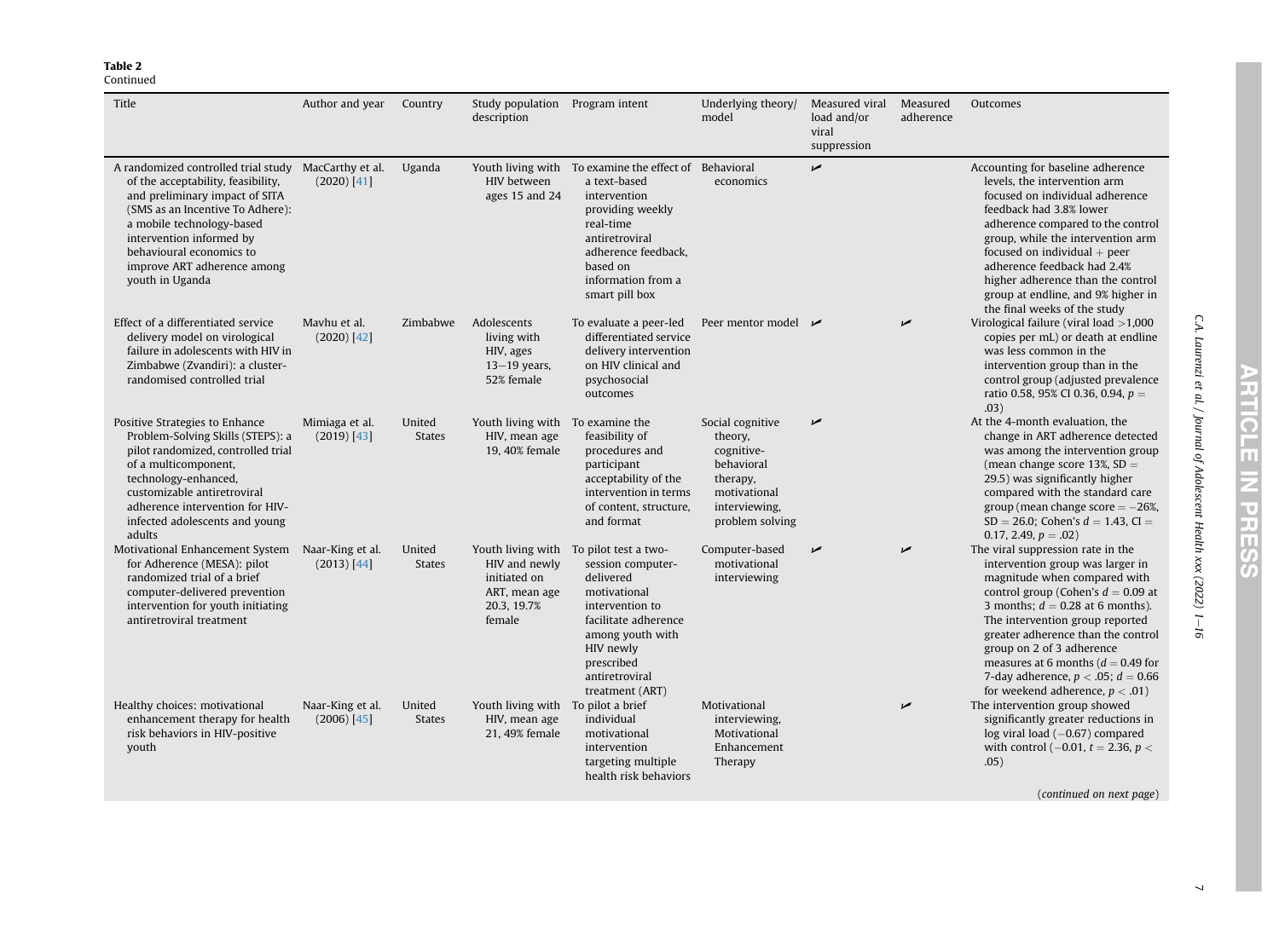## Continued

| Title                                                                                                                                                                                                                            | Author and year                 | Country                 | Study population Program intent<br>description                                                                                                 |                                                                                                                                                                                                                    | Underlying theory/<br>model                                             | Measured viral<br>load and/or<br>viral<br>suppression | Measured<br>adherence | Outcomes                                                                                                                                                                                                                                                                                                       |
|----------------------------------------------------------------------------------------------------------------------------------------------------------------------------------------------------------------------------------|---------------------------------|-------------------------|------------------------------------------------------------------------------------------------------------------------------------------------|--------------------------------------------------------------------------------------------------------------------------------------------------------------------------------------------------------------------|-------------------------------------------------------------------------|-------------------------------------------------------|-----------------------|----------------------------------------------------------------------------------------------------------------------------------------------------------------------------------------------------------------------------------------------------------------------------------------------------------------|
| Brief report: maintenance of effects Naar-King et al.<br>of motivational enhancement<br>therapy to improve risk<br>behaviors and HIV-related health<br>in a randomized controlled trial<br>of youth living with HIV              | $(2008)$ [46]                   | United<br><b>States</b> | Youth living with To examine the<br>HIV, mean age<br>21.1, 47.7%<br>female                                                                     | maintenance of<br>effects of<br>Motivational<br>Enhancement<br>Therapy (MET)<br>shown to improve<br>risk behaviors and<br>viral load<br>immediately<br>posttreatment                                               | Motivational<br>interviewing,<br>Motivational<br>Enhancement<br>Therapy |                                                       | $\overline{v}$        | The treatment group had greater<br>reductions in viral load from<br>baseline to 6 months $(-1.23, 2.43)$<br>than did the control group $(-0.003,$<br>1.93, $p = .03$ )                                                                                                                                         |
| $CHAMP + Thailand: pilot$<br>randomized control trial of a<br>family-based psychosocial<br>intervention for perinatally HIV-<br>infected early adolescents                                                                       | Nestadt et al.<br>(2019) [47]   | Thailand                | Young<br>adolescents<br>with perinatal<br><b>HIV</b><br>transmission,<br>caregivers<br>included,<br>mean age 12.3,<br>49% female               | To evaluate the<br>intervention<br>$CHAMP + on$<br>reducing mental<br>health and<br>psychosocial<br>challenges and<br>improving treatment<br>adherence                                                             | Social Action<br>Theory                                                 | مما                                                   |                       | The intervention group showed<br>significant improvement in<br>adherence, with most<br>improvements sustained at the 9-<br>month assessment mark. The<br>intervention group showed a<br>greater improvement in viral load<br>reduction at 1-month assessment<br>$(-4,626.6)$ compared to control<br>$(-685.1)$ |
| Motivational interviewing targeting Rongkavilit et al.<br>risk behaviors for youth living<br>with HIV in Thailand<br>Motivational interviewing targeting<br>risky sex in HIV-positive young<br>Thai men who have sex with<br>men | (2013, 2014)<br>[48, 49]        | Thailand                | Young people<br>living with<br>HIV, mean age<br>21.7, 18.5%<br>female (2013)<br>Young men who<br>have sex with<br>men, mean age<br>22.5 (2014) | To assess the effect of<br><b>Healthy Choices</b><br>intervention on<br>reducing risky sexual<br>behaviors                                                                                                         | Motivational<br>interviewing                                            |                                                       | $\overline{v}$        | No effect of the intervention was<br>observed in regard to ART<br>adherence or plasma HIV viral<br>loads                                                                                                                                                                                                       |
| Prevention for substance-using<br>HIV-positive young people:<br>telephone and in-person delivery                                                                                                                                 | Rotheram-Borus<br>$(2004)$ [50] | United<br><b>States</b> | HIV, median<br>age 23, 22%<br>female                                                                                                           | Youth living with To examine the effects<br>of a preventive<br>intervention on HIV<br>risky behaviors and<br>health practices                                                                                      | Not specified                                                           | مما                                                   |                       | Adherence to ART medication was<br>similar among both intervention<br>conditions over time compared to<br>controls                                                                                                                                                                                             |
| Using technology to improve<br>adherence to HIV medications in<br>transitional age youth: research<br>reviewed, methods tried, lessons<br>learned                                                                                | Spratt (2017) [51] United       | <b>States</b>           | Adolescents<br>living with HIV<br>who are non-<br>adherent to<br>ART, mean age<br>17.1, 75%<br>female                                          | To test the feasibility of Motivational<br>a MedMinder<br>electronic pillbox<br>and cell phone<br>texting with<br>personalized<br>motivational<br>interviewing<br>strategies to improve<br>medication<br>adherence | interviewing                                                            | مما                                                   |                       | Participants from both intervention<br>groups showed improvements<br>over the study period, with Group<br>A (alarm signals off) demonstrating<br>slightly higher medication<br>adherence (mean 40.1%) compared<br>to Group B (34.7%) (alarm signals<br>on)                                                     |

**ARTICLE IN PRESS** 

C.A. Laurenzi et al. / Journal of Adolescent Health xxx (2022) 1

 $-l$ 

 $\infty$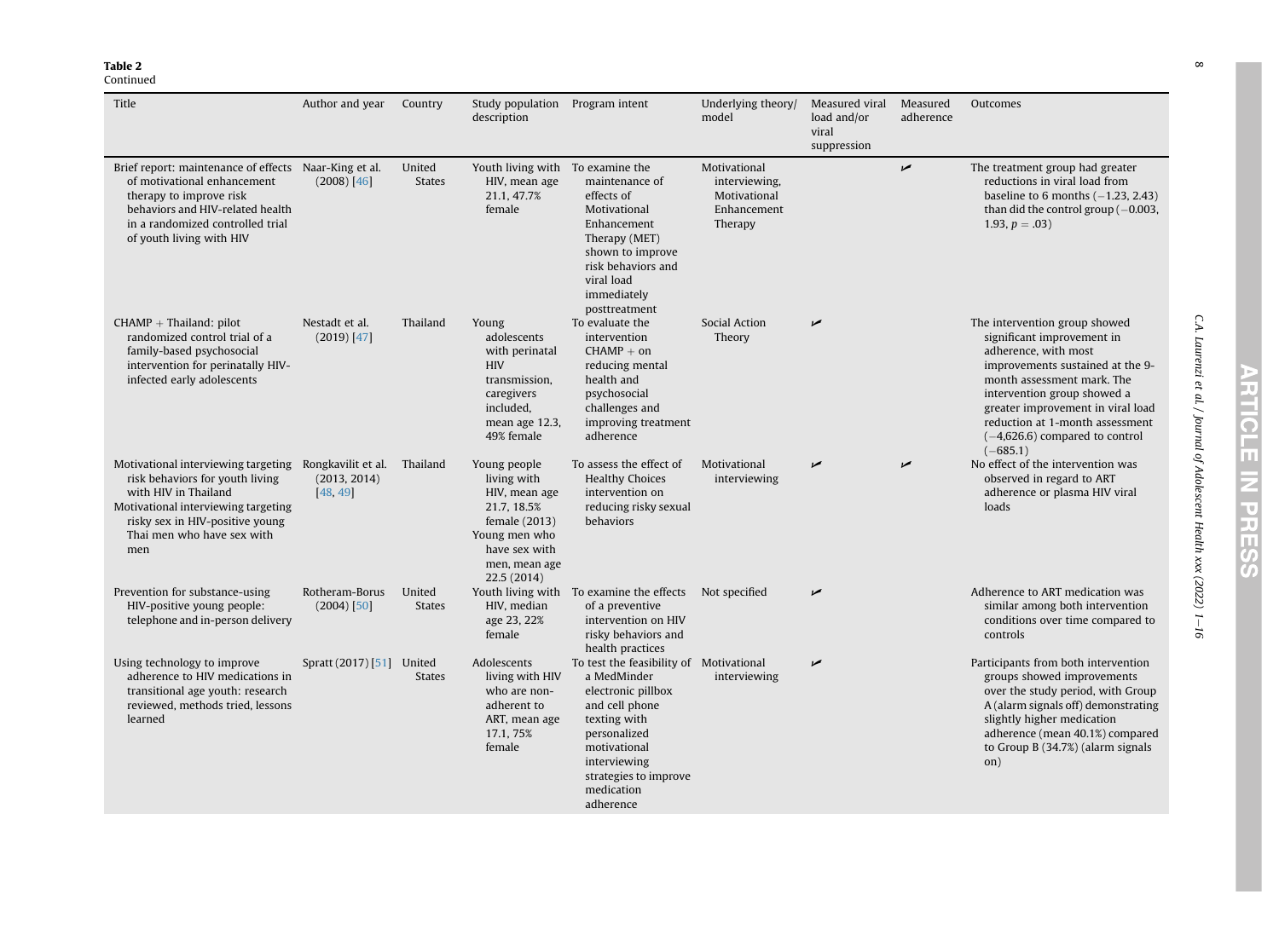#### Continued

| Title                                                                                                                                                                                                                                                                    | Author and year                  | Country                 | Study population<br>description                                                         | Program intent                                                                                                                                                                               | Underlying theory/<br>model                               | Measured viral<br>load and/or<br>viral<br>suppression | Measured<br>adherence | Outcomes                                                                                                                                                                                                                                                                                                                                                                                                                                                                |
|--------------------------------------------------------------------------------------------------------------------------------------------------------------------------------------------------------------------------------------------------------------------------|----------------------------------|-------------------------|-----------------------------------------------------------------------------------------|----------------------------------------------------------------------------------------------------------------------------------------------------------------------------------------------|-----------------------------------------------------------|-------------------------------------------------------|-----------------------|-------------------------------------------------------------------------------------------------------------------------------------------------------------------------------------------------------------------------------------------------------------------------------------------------------------------------------------------------------------------------------------------------------------------------------------------------------------------------|
| Mindfulness instruction for HIV-<br>infected youth: a randomized<br>controlled trial                                                                                                                                                                                     | Webb et al.<br>$(2018)$ [52]     | United<br><b>States</b> | Youth living with<br>HIV, mean age<br>18.7, 47.2%<br>female                             | To assess the effect of a<br>mindfulness-based<br>stress reduction<br>(MBSR) program<br>compared to an<br>active control group<br>on psychological<br>symptoms and HIV<br>disease management | Mindfulness-based<br>stress reduction                     | $\overline{v}$                                        | مما                   | Participants in the experimental<br>study arm were more likely to have<br>or maintain reductions in viral load<br>at 3-month follow-up than those in<br>the control group ( $p = .04$ )                                                                                                                                                                                                                                                                                 |
| Enhancing health among youth<br>living with HIV using an iPhone<br>game                                                                                                                                                                                                  | Whiteley et al.<br>$(2018)$ [53] | United<br><b>States</b> | Youth living with<br>HIV, mean age<br>22.4, 21.3%<br>female                             | To examine the<br>preliminary effects of<br>an iPhone game/app<br>on ART adherence.<br>viral load, and<br>relevant knowledge<br>and attitudes                                                | Information-<br>motivation-<br>behavioral skills<br>model | ✔                                                     | مما                   | No significant differences were found<br>between intervention and control<br>groups overall. Among participants<br>newly starting ART, participants in<br>the intervention had improved<br>adherence (71% vs. 48% adherence<br>at post-test; effect size difference<br>of 1.18, $F = 3.20$ , $p = .05$ ) and<br>decreased viral load (0.96 log<br>greater decrease in viral load;<br>effect size difference of $-2.21$ , $F =$<br>4.33, $p = .04$ ) compared to control |
| Effectiveness of community<br>adolescent treatment supporters<br>(CATS) interventions in<br>improving linkage and retention<br>in care, adherence to ART and<br>psychosocial well-being: a<br>randomised trial among<br>adolescents living with HIV in<br>rural Zimbabwe | Willis et al.<br>$(2019)$ [54]   | Zimbabwe                | Adolescents<br>living with HIV<br>between 13<br>and 19 years of<br>age, 61.7%<br>female | To determine the<br>effectiveness of peer<br>support services on<br>improving linkage to<br>services and<br>retention in care,<br>adherence, and<br>psychosocial well-<br>being              | Peer mentor model $\overline{\phantom{a}}$                |                                                       |                       | The intervention group showed<br>statistically significant<br>improvement in adherence to ART<br>from 44.2% at baseline to 71.8% at<br>end line ( $p = .008$ ). Participants in<br>the intervention group were 3.9<br>times more likely to adhere to<br>treatment compared to control<br>$(OR = 3.934)$                                                                                                                                                                 |

ART = antiretroviral; CI = confidence interval; OR = odds ratio; SD= standard deviation.

C.A. Laurenzi et al. / Journal of Adolescent Health xxx (2022) 1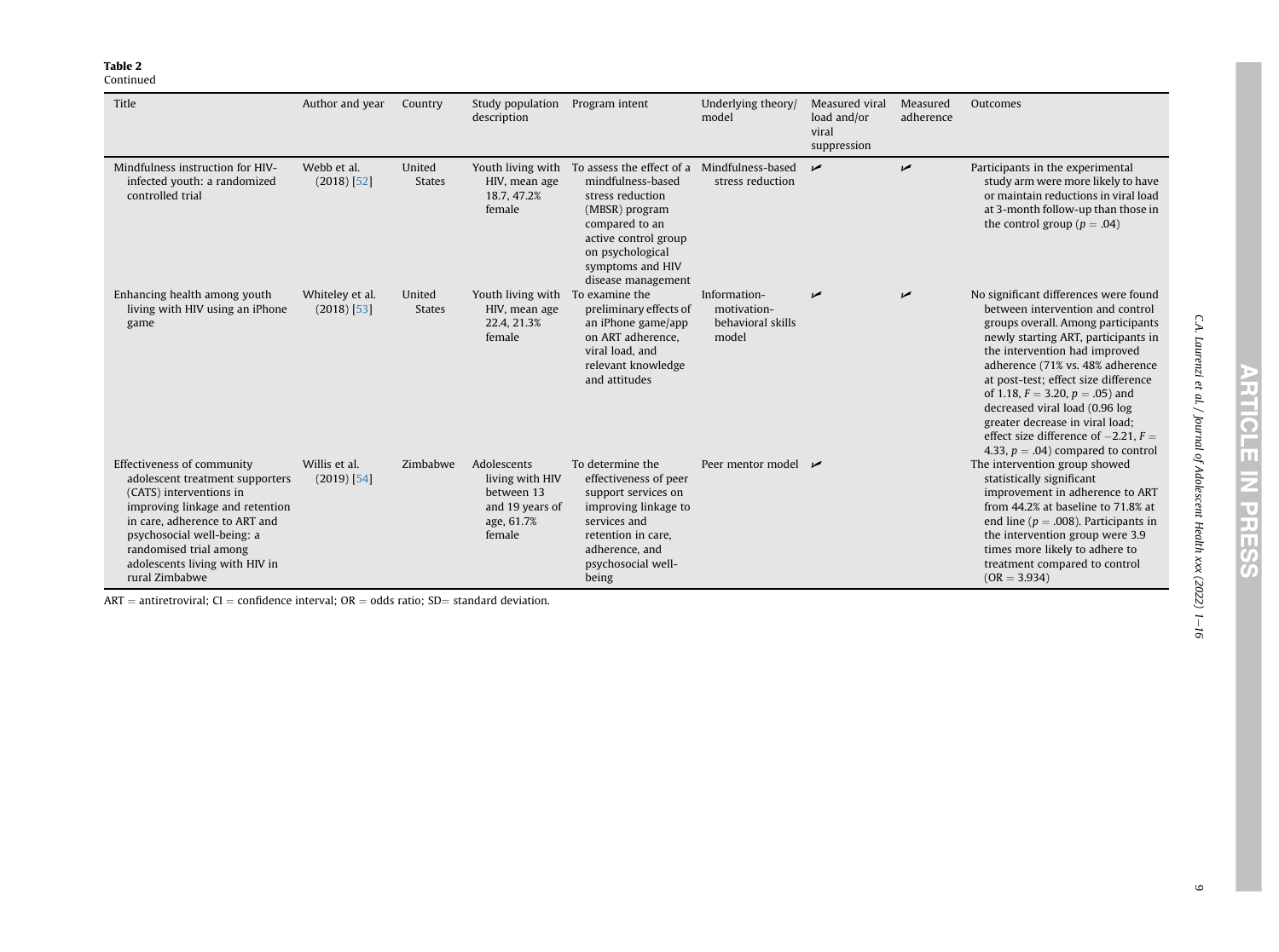## Statement 1: Engaging with interventions that focus on empowerment (C), AYPLHIV may experience more agency and improved self-management, and become more active in pursuing healthy behaviors (M), leading to better adherence (O).

AYPLHIV may experience overlapping challenges linked to their HIV status or socioeconomic status. Internalized and social stigma, and fear of the future, may present specific barriers to adherence as adolescents and young people (AYP) transition into adulthood [\[25,](#page-14-48)[26](#page-14-49)[,38\]](#page-14-50). As adolescence is characterized by increased social awareness and potential self-consciousness, interventions focusing on empowering approaches are important for AYP. These interventions may involve principles of motivational interviewing, where AYPLHIV are able to set personal goals for improving adherence or other healthy behaviors [\[48,](#page-14-51)[49](#page-14-52)]. This choice could also be reflected more creatively, for example with AYPLHIV able to create their own avatars through a digital game  $[44]$  $[44]$  $[44]$ . These approaches may involve more active interactionssuch as open, group-based engagement where AYP are invited to share adherence challenges and find support in hearing others' strategies [[39](#page-14-54)], or role-plays to troubleshoot discussing difficult topics with a clinician [\[43\]](#page-14-55). Furthermore, these approaches may be reflected in structural decisions about intervention deliverysuch as holding specific separate sessions for AYP and caregivers who are jointly enrolled in a program [\[47](#page-14-56)].

AYPLHIV may be further empowered through accessible, relatable intervention content; this might include culturally specific references or characters [[30](#page-14-57)] and/or co-developing the intervention with AYPLHIV themselves [\[53\]](#page-14-15). These approaches, together, may improve buy-in among AYP and contribute positively to identifying widely suitable approaches to boost adherence. Overall, increases in youth agency and investment may improve AYPLHIV's confidence and self-efficacy, and strengthen intervention engagement, leading to opportunities for improved adherence.

## Statement 2. AYPLHIV may benefit from accessing personalized and tailored approaches (C), allowing them to identify ways to address their individual needs and concerns linked to adherence (M), reducing barriers to good adherence (O).

Studies revealed the importance of personalized and/or tailored approaches in effectively reaching AYPLHIV, who comprise a heterogeneous group. Structured ART regimens and national and global guidelines may provide a reasonable standard of care, but neglect more individualized and personal reasons for poor adherence. Diverse populations of AYP may require differentiated approaches to clinical care, and interventions supporting AYP to build personalized adherence strategies may be more effective in responding to specific barriers [\[39\]](#page-14-54). Motivational interviewing-based interventions may tackle concurrent risk behaviors that compromise adherence, encouraging problem-solving approaches linked to specific goals and providing personalized feedback [[46](#page-14-58)]. For AYP recently diagnosed with HIV, cognitive behavioral therapy-based approaches that help identify and modify unhelpful thinking patterns may decrease internalized stigma related to an HIV-positive status and promote pill-taking [\[43\]](#page-14-55). However, personalized approaches may also be resource-intensive and infeasible at health facilities with limited dedicated personnel and funds for continual engagement [[51\]](#page-14-59).

Statement 3: Given multiple psychosocial barriers to adherence, interventions including self-care skills and/or

## strategies (C) may support AYPLHIV to be better able to prioritize their own health and needs and improve their capability to engage in care (M), thus improving adherence (O).

AYPLHIV may be managing mental health and psychosocial challenges related, or in addition, to their HIV-positive status. These burdens may be layered with other social, familial, or financial difficulties, which can affect their ability to adhere and engage in care. Although most intervention studies were not explicitly tied to improving mental health, many incorporated self-care strategies to support AYPLHIV's health behaviors more holistically. In some cases, self-care components can be more practical, encompassing daily adherence reminders [[25](#page-14-48)[,26,](#page-14-49)[37\]](#page-14-60), especially for at-risk subgroups of AYPLHIV [\[42\]](#page-14-61), or more comprehensive information about HIV knowledge and treatment plans [\[38\]](#page-14-50). Other interventions involving self-care may be oriented around complementary practices (such as mindfulness-based stress reduction [\[52](#page-14-14)] or taught through vignettes [[47\]](#page-14-56). For AYP diagnosed with and being treated for major depressive disorder, however, interventions may require higher level professional care, and/or more intensive efforts-such as in one study that identified improvements in depressive symptoms through a combined pharmacological-psychosocial approach, but not adherence outcomes [[31\]](#page-14-17).

#### Category 2: tailored delivery strategies

The second category of statements reflects factors linked to broader intervention delivery contexts, identifying strategies for delivery that support better uptake and improve adherence. These statements include diverse delivery strategies, longer duration interventions, and digital delivery.

## Statement 4: As AYPLHIV experience complex challenges that interfere with adherence (C), diversifying delivery strategies can support engagement with intervention content (M), and improve adherence (O).

AYPLHIV may benefit from interventions that present diverse delivery strategies to boost engagement and successful outcomes. In group-based settings, where participants may be facing distinct barriers to adherence from one another, interventions can employ multiple delivery techniquesincluding activities, role plays, and didactic sessions-to engage AYP with different approaches to learning, supporting AYP to improve healthy behaviors  $[38]$ . Hybrid delivery models (i.e., group and individual sessions) may also be effective, enabling both social cohesion and learning, and individual attention [[35,](#page-14-62)[38](#page-14-50)[,42\]](#page-14-61). These layered approaches may provide mutually reinforcing opportunities for intervention uptake, or present information and teach skills in diverse ways, allowing adolescents to engage with content in the way works best for them [[50](#page-14-63)]. One caveat is that when these interventions employ highly flexible approaches, it may be harder to monitor intervention fidelity.

## Statement 5: AYPLHIV across contexts who are encouraged to engage with longer duration interventions (C) may internalize new skills and have more opportunities to practice skills (M), improving outcomes (O).

Longer duration, or increased contact, may improve outcomes linked to adherence for AYPLHIV. This may involve high frequency of routine meetings, and/or sessions sustained over a longer period of time. For participants in face-to-face interventions, increased contact may encourage stronger relationship-building and enable AYPLHIV to build rapport-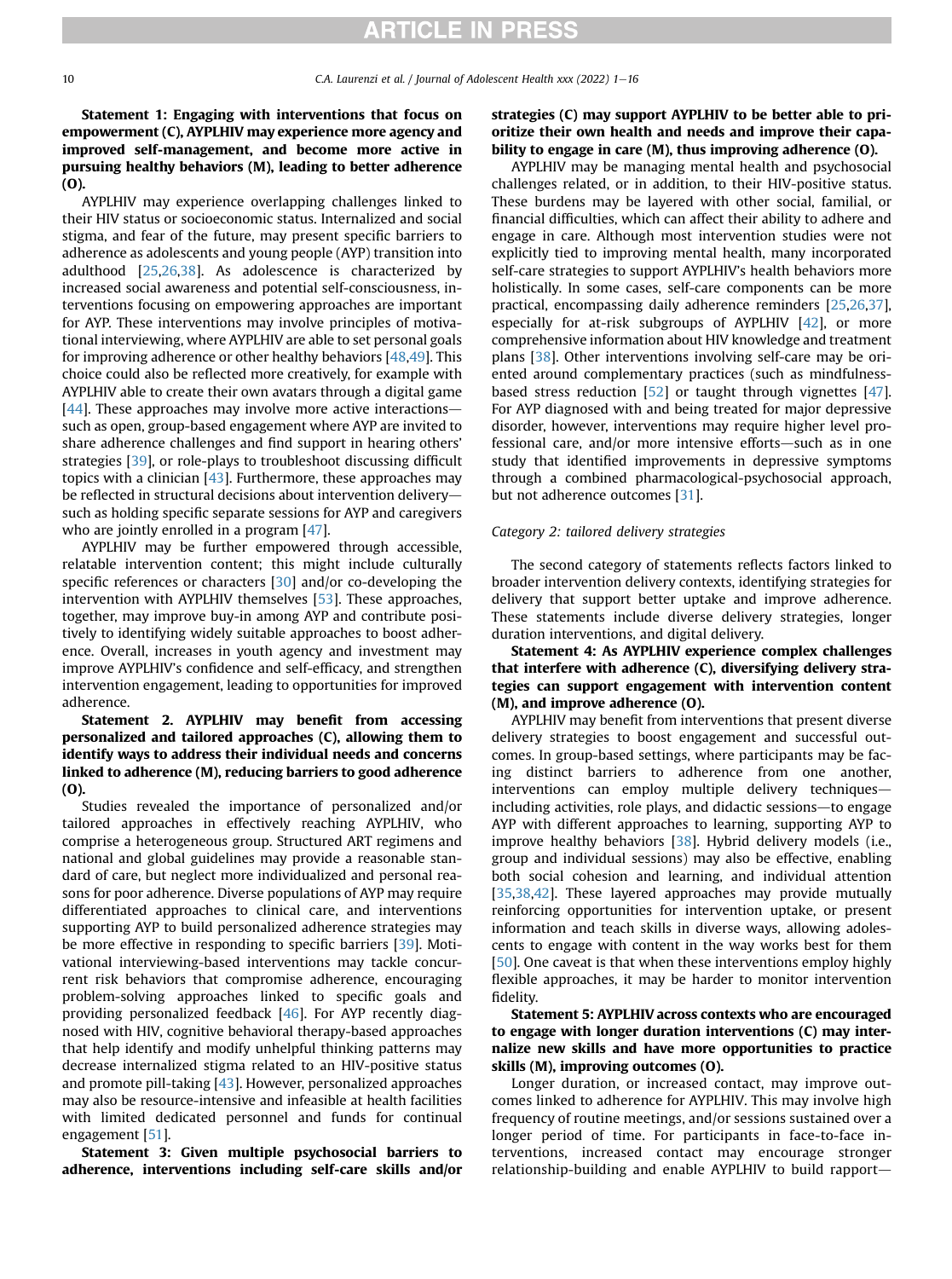C.A. Laurenzi et al. / Journal of Adolescent Health xxx (2022)  $1-16$  11

<span id="page-10-0"></span>

Figure 1. PRISMA flow chart of included studies.

both with peers in group-based settings, as well as with facilitators across all settings  $[42]$  $[42]$ . Contact may be particularly important for AYPLHIV, who are likely to experience internal-ized and externalized stigma linked to their status [[48\]](#page-14-51). For adherence especially, more contact time might allow for behavior change processes to better take hold [\[50\]](#page-14-63). Perinatally infected AYP often experience shifts in their model of care when transitioning to adult services, and so additional time to practice self-care strategies for adherence is critical [\[39](#page-14-54)]. Extra contact or support time is also valuable for newly diagnosed individuals [[38](#page-14-50)[,53](#page-14-15)].

For interventions with higher risk of attrition, limited contact may inhibit adherence reminders and hinder positive outcomes [\[51](#page-14-59)]. In cases where intervention sessions have been reduced from earlier iterations, effects on adherence may not be as substantial [\[38\]](#page-14-50). Importantly, longer duration interventions should carefully integrate adolescent-friendly messaging, communication, and other appropriate incentives, to sustain interest and boost buy-in over longer timeframes.

## Statement 6: AYPLHIV across a diverse range of settings (C) are likely to find digitally delivered interventions appealing, convenient, and confidential (M), leading to improved engagement (M) and better adherence (O).

For AYPLHIV in high-income and low-income settings alike, digitally delivered interventions are likely to be acceptable, especially when catered toward youth preferences. Digital or remote-based interventions can increase AYPLHIV's accessibility to important content and enable contact outside of traditional intervention spaces, which is key for individuals who are hard-to-reach due to geographic or other reasons [[51,](#page-14-59)[53](#page-14-15)]. Furthermore, digitally based interventions enable better confidentiality, even on group-based platforms, which may appeal to AYPLHIV experiencing stigma or lacking confidence to participate in an in-person intervention [\[36\]](#page-14-64). Remote interventions can be streamlined in nature, such as those that engage AYPLHIV through phone calls [[25](#page-14-48)] or use daily SMS reminders about adherence, which may be more effective if individualized [[37,](#page-14-60)[40,](#page-14-65)[42](#page-14-61)] (see Statement 2). Alternate forms of technology such as smart pillboxes may also be valuable add-ons for prompting participant engagement  $[41]$  $[41]$ .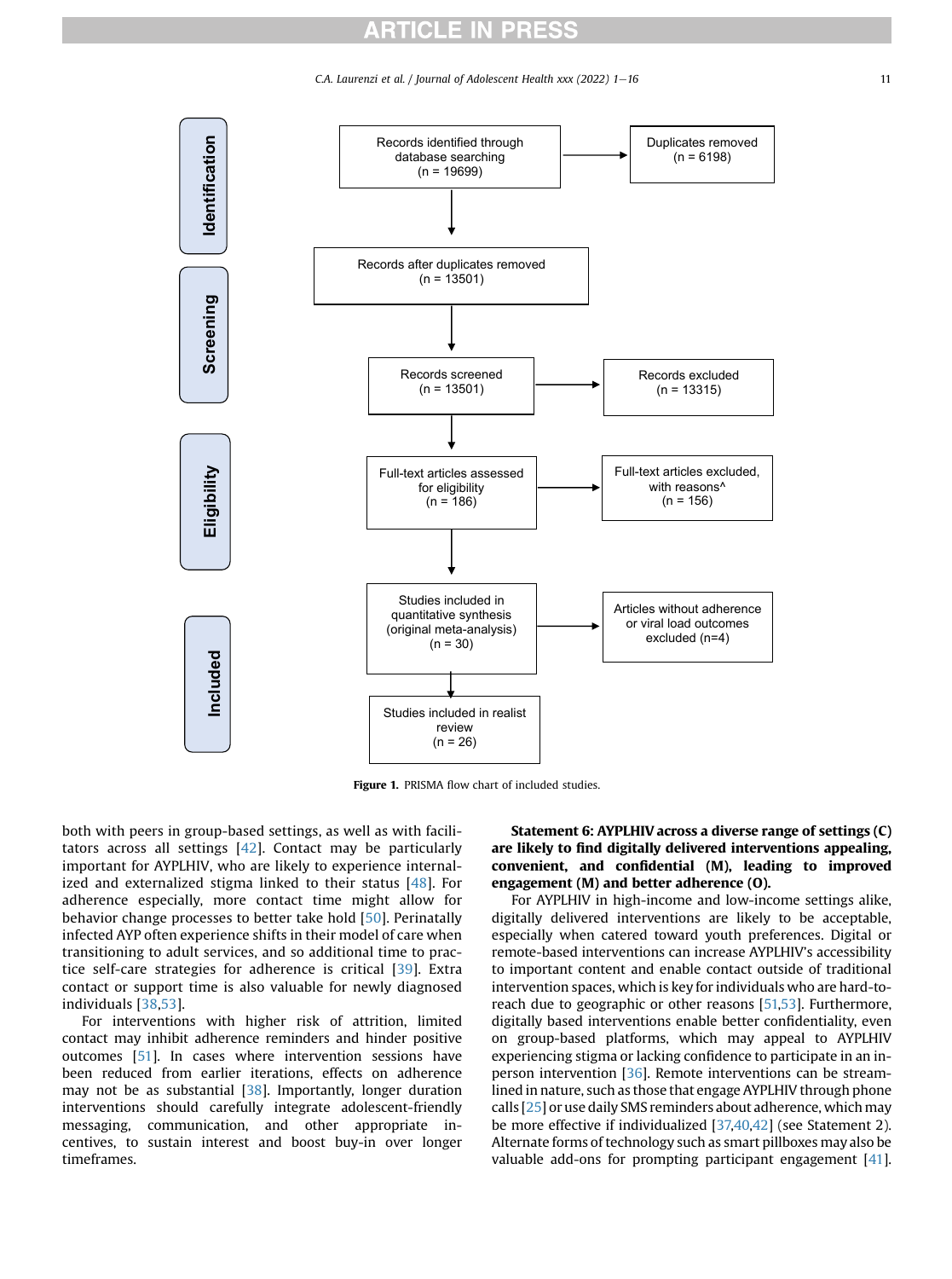<span id="page-11-0"></span>12 C.A. Laurenzi et al. / Journal of Adolescent Health xxx (2022) 1-16

|            | <b>Overarching categories</b>                                              | <b>Contextual components</b>                                         | <b>Leading to AYPLHIV:</b>                          | <b>Resulting in:</b>                 |                            |  |  |
|------------|----------------------------------------------------------------------------|----------------------------------------------------------------------|-----------------------------------------------------|--------------------------------------|----------------------------|--|--|
|            |                                                                            | Empowerment                                                          | Having increased sense of<br>control                |                                      |                            |  |  |
| Category 1 | <b>Responding to</b><br>individual-level factors to<br>support AYPLHIV     | Personalized/tailored<br>approaches                                  | Prioritizing own<br>needs/health                    |                                      |                            |  |  |
|            |                                                                            | Self-care skills                                                     | Being better able to relate                         | <b>Better</b><br>motivation and      |                            |  |  |
|            |                                                                            |                                                                      | to, internalize new skills                          | infrastructure                       |                            |  |  |
| Category 2 | <b>Tailoring delivery</b><br>strategies to address<br>specific needs       | Diverse delivery<br>strategies                                       | Accessing multiple formats                          | for behavior<br>change               | Improved<br>adherence to   |  |  |
|            |                                                                            | Longer duration                                                      | and opportunities for<br>engagement                 | <b>Opportunities</b><br>for improved | ART, reduced<br>viral load |  |  |
|            |                                                                            | Digital delivery                                                     | Facing fewer barriers to<br>access and engagement   | engagement<br>with content           |                            |  |  |
|            |                                                                            |                                                                      |                                                     |                                      |                            |  |  |
| Category 3 | <b>Providing supportive</b><br>resources to encourage<br>positive outcomes | Peer support/support<br>network                                      | <b>Experiencing reduced</b><br>stigma and increased |                                      |                            |  |  |
|            |                                                                            | Structural/material<br>support and integration<br>into existing care | social capital<br>Embedded in supportive            |                                      |                            |  |  |
|            |                                                                            |                                                                      | environment and<br>infrastructure                   |                                      |                            |  |  |

Figure 2. Theorized pathways to effectiveness.

Higher levels of engagement are, in turn, associated with better uptake of intervention content and improved adherence.

Importantly, there are logistical challenges to implementing digital interventions effectively, especially given considerable socioeconomic inequity among AYPLHIV. Risk of attrition is, by nature, higher for digital interventions; these interventions should be interactive, utilizing personalized approaches to boost engagement and retention  $[44]$ . Accessibility is another significant challenge: despite high levels of mobile phone ownership, even in low-income settings, AYPLHIV may lack access to their own phone (or rely on caregivers' phones), posing challenges when digital interventions rely on smartphone apps. This barrier may be addressed by providing smartphones or other technology [[51\]](#page-14-59) to support adherence, and/or by covering mobile costs for participants' phones for the duration of the intervention [\[26\]](#page-14-49). Issues linked to internet connectivity or electricity for phonecharging may complicate real-time feedback on adherence progress and goals [\[51](#page-14-59)]. As safeguarding is a primary concern for remote-based participants, good practice standards such as allowing participants to select pseudonyms, and establishing mutually respectful ground rules for group engagement, should be adopted for digitally based interventions to ensure privacy and confidentiality and reduce risk of unplanned disclosure. Ultimately, in some settings (especially low-income settings), digitally delivered interventions may be infeasible for much of the target AYP population.

## Category 3: providing supportive resources to encourage positive outcomes

The final category reflects on supportive environmental or structural resources that can provide reinforcement for healthy behaviors and promote adherence.

Statement 7: Given complex support needs for AYPLHIV (C), access to peer-delivered interventions and interventions

## drawing on broader support networks may help decrease stigma, boost motivation, and teach coping skills (M), improving adherence (O).

AYPLHIV may face stigma and uncertainties about navigating living with HIV. Access to peer-delivered interventions may improve AYPLHIV's social capital. Peer mentors may offer active role-modeling and problem-solving, supporting AYP self-confidence and self-acceptance to adopt adherencepromoting behaviors [[35](#page-14-62)]. They may also support AYPLHIV with addressing internalized stigma, by identifying and relating to various challenges, sharing coping skills, and broadly leveraging their shared HIV status to navigate social challenges [\[42,](#page-14-61)[54](#page-14-67)]. Close attention to peer mentor characteristics (e.g. exemplary adherence, experience with HIV treatment, interpersonal skills) should inform the selection process. Furthermore, these interventions should prioritize training and supervision for peer implementers, and engage co-delivery approaches where suitable, to ensure they have adequate support and manage issues of confidentiality appropriately [\[35\]](#page-14-62).

Interventions drawing across AYPLHIV's broader support networks, including parents and/or primary caregivers, may be similarly valuable—especially for younger adolescents who rely on caregivers for continued support [\[29,](#page-14-68)[30](#page-14-57)]. These interventions may focus on equipping caregivers to be more responsive and accommodating to AYP's autonomy in self-care, and/or to improve AYP-caregiver communication to create adherencepromoting environments [\[30,](#page-14-57)[42](#page-14-61),[47](#page-14-56)]. They may also involve joint peer-parent sessions [\[27](#page-14-69)].

Statement 8: Among AYPLHIV exposed to multidimensional poverty in resource-limited communities (C), interventions that incorporate structural/material support to integrate provisions into existing care (M) can help ease structural barriers to participation and adherence (M), improving adherence (O).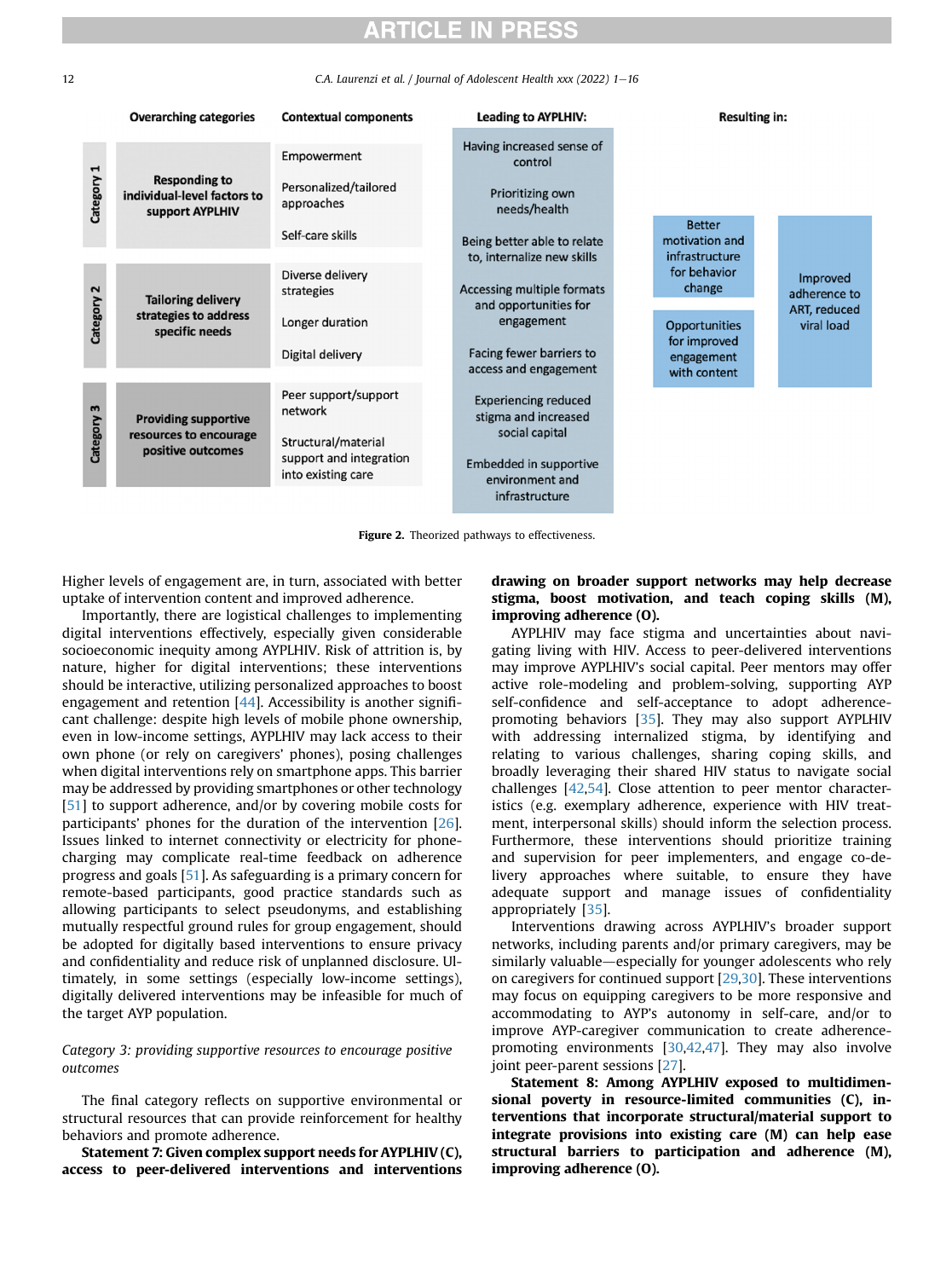Many AYPLHIVs are socioeconomically disadvantaged, encountering practical, material, and structural challenges when both engaging in interventions and accessing ART [\[28,](#page-14-70)[30\]](#page-14-57). These challenges include transport costs to clinics to access ART and time trade-offs between earning an income and accessing care. Consequently, AYPLHIV may benefit from partaking in interventions integrating structural and material support. Interventions that involve cash transfers, incentivized savings accounts, or other asset-based approaches can build family and individual resilience and future orientation, especially in lowincome settings [[27,](#page-14-69)[28\]](#page-14-70). These socioeconomic interventions may also increase agency, facilitating improved HIV-related outcomes. Importantly, these interventions, and their effects, may be difficult to implement or sustain over a long period without significant financial investments.

Integrating innovative strategies into routine care may be a more feasible, and sustainable, solution for reaching AYPLHIV effectively. Aligning intervention sessions with medical appointments decreases effort required for participation, and also promotes engagement in health services, increasing the likelihood of reinforcing messages [[44](#page-14-53)]. Unless structural clinic-level changes are made to accommodate these alignments, these approaches may not be sustainable, and will work best for brief interventions only [\[48](#page-14-51),[49\]](#page-14-52).

#### Discussion

This realist review provides a working mid-range theory of how psychosocial interventions for AYPLHIV operate across multiple contexts and in diverse circumstances to improve ART adherence and reduce viral load.

In theorizing effective pathways for improving adherence among AYPLHIV, we identified three broad categories-individual-level engagement, delivery approaches, and supportive resources-by which interventions can set off mechanisms against contextual factors to produce positive outcomes. Our findings mirror those from existing reviews on adherencefocused interventions for AYPLHIV populations, recent global consultations with country representatives [[56](#page-14-71)] and from AYP themselves [[22](#page-14-10)[,57](#page-14-72)]. These pathways also add new insight. Importantly, the theorizing embedded within realist reviews points to areas for further refinement as psychosocial interventions are developed and improved.

On an individual level, we found that psychosocial interventions can improve adherence when they are able to equip AYPLHIV with skills for self-care, that is, improve self-efficacy; are individually or AYP-tailored; and use empowermentcentered approaches to improve agency. Other studies have identified similar, overlapping strategies and skillsets that promote adherence, including empowerment [\[3](#page-13-8)], self-monitoring [[58](#page-15-0)], and self-management strategies that encompass stigma reduction and future orientation [\[59\]](#page-15-1). We also identified diverse tailored approaches to psychosocial intervention delivery that support better uptake of strategies for adherence: a recent review by Casale et al. [[60](#page-15-2)] showed that multifaceted interventions extending beyond clinical settings were important for AYPLHIV. Finally, in examining broader contextual elements that facilitate supportive resources for better adherence, we found that peer mentors, broader support networks, and material and structural support may ease barriers to access. Other research has identified the importance of these specific components, both independently and together; Cluver et al.'s [\[61](#page-15-3)] work on "cash plus care"

reiterates how social protection and supportive care can improve AYP adherence and linked behaviors. Furthermore, AYP themselves have been found to approve conditional economic incentives to ease adherence barriers [[62](#page-15-4)]. Psychosocial support delivered through peer counselling and support [\[58\]](#page-15-0), social relationships [\[3](#page-13-8)], and family-based services [\[63\]](#page-15-5) are important for improving adherence among AYPLHIV; however, flexible approaches and high-quality implementer training are needed. Sustainability is an ongoing area of concern for interventions that are time-bound [\[64](#page-15-6)]; identifying pathways for continued provision of social protection is critical to ensure that intervention effects do not fade after programs end.

Although we paid special attention to level of engagement and outcome differences among participants, this review did not uncover significant differences in mechanisms by gender. Some interventions were more attuned to participant age in their design and implementation, for example, by including caregivers to support younger adolescents, or engaging older groups independently to foster autonomy. Mode of HIV transmission has also been identified as a potentially important factor in AYPLHIV-targeted interventions [\[65\]](#page-15-7). We identified only a small number of studies examining mode of transmission among newly diagnosed youth, men who have sex with men, and younger AYP with perinatal HIV. This highlights the need for interventional studies evaluating adherence interventions tailored to mode of transmission.

### Integrating these findings into practice

We have identified a number of linked recommendations to consider how to take these statements into practice.

First, although our review's findings stem from observed CMO pathways, implementation considerations are closely linked to how practical these statements may be and how feasible the relevant actions are in low-resource contexts. We suggest a close consideration of context-specific factors, as well as additional support while implementing psychosocial interventions for AYPLHIV in novel spaces. Relevant examples include peer-driven programming, digital delivery, and personalized strategies. Although peer mentors have been widely employed across multiple contexts [\[66\]](#page-15-8), it is critical that they receive supervision and mentorship support: both to support their own health and wellbeing as they navigate similar challenges, and to facilitate their professional development as young peer health workers [[42](#page-14-61)[,67](#page-15-9)]. Similarly, digitally based interventions continue to be readily adopted to reach remote populations of AYPLHIV, despite inherent challenges that often accompany their implementation. Challenges may include accessibility of equipment, network connectivity, and electricity, as well as sustained engagement over time. Researchers and practitioners should assess contextual factors that might support or inhibit digital interventions ahead of and during implementation. Finally, in settings where prevailing norms restrict individual agency—for example, among adolescent and young women, and with younger adolescentspersonalized strategies requiring a level of agency beyond that allowed for some AYPLHIV may have poor uptake and/or impact [\[68\]](#page-15-10).

Second, although large-scale research studies can provide robust evidence on intervention effectiveness, learning from ongoing programming is essential to broaden the evidence base and respond in nimble, contextually appropriate ways. Program practitioners implementing psychosocial interventions for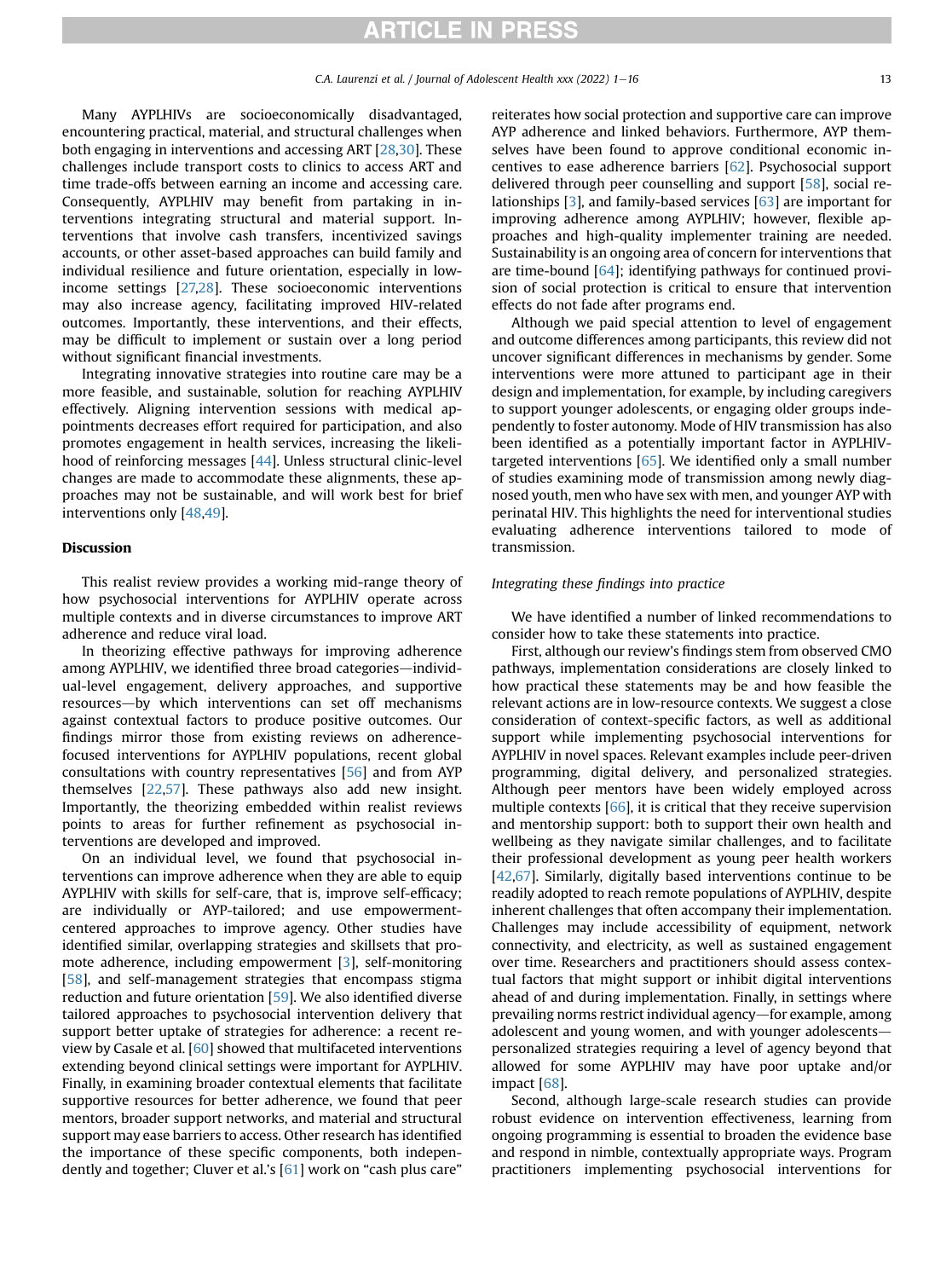AYPLHIV should aim to enhance routine monitoring and evaluation practices to gather comprehensive data. Both researchers and practitioners should prioritize streamlined reporting to support implementation and generate better-quality evidence to improve HIV outcomes. It is also important to align standardized indicators and tools, to enable cross-programmatic learning and maintain a high quality of programmatic evidence [[69](#page-15-11),[70](#page-15-12)].

Third, interventions should be designed, implemented, and evaluated with an early focus on scale-up and sustainability. Integrating interventions with existing community- and facilitybased approaches, as explored in Statement 8, may increase policy buy-in. This approach may also drive interest among AYP themselves, especially when paired with adolescent- and youthfriendly health services. From a sustainability perspective, policymakers may also be more likely to take up interventions that have been field-tested and adequately evidence-based, as has happened in Zimbabwe with the Zvandiri intervention [\[42\]](#page-14-61). Additionally, interventions should be accompanied by economic evaluations.

Finally, interventions designed to reach AYPLHIV should be responsive to the evolving COVID-19 pandemic and its direct and indirect impacts. Responsiveness should include careful assessment of how COVID-19-related public health measures, surges in SARS-CoV-2 infection, and effects on HIV service delivery may affect young people's engagement in HIV care and reachability. Such considerations include new or adapted facility and community strategies—as well as how social, economic, and demographic effects may alter the contexts in which AYPLHIV live, and the kinds of interventions they need. Youth-focused interventions that employ digital modalities, integrate economic empowerment strategies, and/or support task-shifting to peers may be particularly important in maintaining a flexible, yet attentive, HIV response [\[71](#page-15-13)].

#### Limitations

This review has some limitations. It draws from a subset of a previously identified group of randomized controlled trials; while we endeavored to include additional linked publications from these trials in our dataset, we may have omitted other qualitative or mixed-methods research that could provide more nuance to these findings. Additionally, as this study relies on results from a 2020 search, it is possible that more recently published studies are missing from this analysis. We were unable to access intervention manuals for the majority of studies, and relied on authors' reporting of intervention components and contexts in the studies and linked evidence. Although this reporting was overall adequate, there may be gaps in our theory development due to inconsistent reporting quality. Similarly, reviewed studies did not include evidence from longer term follow-ups, which may have limited the conclusions we are able to draw from the available evidence.

Considering viral load as a proxy for adherence was logical for the purposes of our review; however, we acknowledge that this approach has clinical limitations and may overlook the possibility of resistance mutations. We also focused our outcomes around ART adherence and viral load, which are only part of the HIV care continuum; some mechanisms we identified may require further bolstering to effectively initiate AYPLHIV in care, for example.

Finally, realist reviews may offer insights about complex interventions and their implementation through identifying and testing theories as part of an iterative, generative process; their purpose is not to identify what works in all situations, but rather to generate a mid-range theory that explains reoccurring patterns of behavior in a given set of circumstances. The findings of this review should be interpreted with this in mind.

#### Conclusion

Psychosocial interventions are a critical means of engaging and supporting AYPLHIV, and work through a diverse set of mechanisms to improve adherence and reduce viral load. Through a focus on individual-level skills, delivery approaches, and supportive resources, psychosocial interventions may be able to be further refined and improved to reach new groups of AYPLHIV, or address other related HIV outcomes. Our recommendations-focusing on implementation quality, integrating robust monitoring into ongoing programming, prioritizing sustainability and scale-up considerations, and remaining responsive to COVID-19 disruptions—may strengthen existing efforts to support AYPLHIV at a critical life stage.

#### Acknowledgments

Earlier versions of this work have been presented as posters at Stellenbosch University Annual Academic Day (2021) and HIV & Adolescence Workshop (2021).

### Funding Sources

This work was funded by the World Health Organization.

#### Supplementary Data

Supplementary data related to this article can be found at [https://doi.org/10.1016/j.jadohealth.2022.03.020.](https://doi.org/10.1016/j.jadohealth.2022.03.020)

### <span id="page-13-0"></span>References

- [1] [Spaan P, van Luenen S, Garnefski N, Kraaij V. Psychosocial interventions](http://refhub.elsevier.com/S1054-139X(22)00408-6/sref1) [enhance HIV medication adherence: A systematic review and meta-anal](http://refhub.elsevier.com/S1054-139X(22)00408-6/sref1)[ysis. J Health Psychol 2020;25:1326](http://refhub.elsevier.com/S1054-139X(22)00408-6/sref1)-[40](http://refhub.elsevier.com/S1054-139X(22)00408-6/sref1).
- <span id="page-13-8"></span>[2] [Whiteley LB, Olsen EM, Haubrick KK, et al. A review of interventions to](http://refhub.elsevier.com/S1054-139X(22)00408-6/sref2) [enhance HIV medication adherence. Curr HIV/AIDS Rep 2021;18:443](http://refhub.elsevier.com/S1054-139X(22)00408-6/sref2)-[57.](http://refhub.elsevier.com/S1054-139X(22)00408-6/sref2)
- <span id="page-13-1"></span>[3] [Ma Q, Tso LS, Rich ZC, et al. Barriers and facilitators of interventions for](http://refhub.elsevier.com/S1054-139X(22)00408-6/sref3) [improving antiretroviral therapy adherence: A systematic review of global](http://refhub.elsevier.com/S1054-139X(22)00408-6/sref3) [qualitative evidence. J Int AIDS Soc 2016;19:21166](http://refhub.elsevier.com/S1054-139X(22)00408-6/sref3).
- <span id="page-13-2"></span>[4] [Gonzalez ML, Butler AS, England MJ. Psychosocial interventions for mental](http://refhub.elsevier.com/S1054-139X(22)00408-6/sref4) [and substance use disorders: A framework for establishing evidence-based](http://refhub.elsevier.com/S1054-139X(22)00408-6/sref4) [standards. Washington, DC: National Academies Press; 2015.](http://refhub.elsevier.com/S1054-139X(22)00408-6/sref4)
- <span id="page-13-3"></span>[5] [World Health Organization. Guidelines on mental health promotive and](http://refhub.elsevier.com/S1054-139X(22)00408-6/sref5) [preventive interventions for adolescents: Helping adolescents thrive.](http://refhub.elsevier.com/S1054-139X(22)00408-6/sref5) [Geneva: World Health Organization; 2020.](http://refhub.elsevier.com/S1054-139X(22)00408-6/sref5)
- <span id="page-13-4"></span>[6] [Bova C, Burwick TN, Quinones M. Improving women](http://refhub.elsevier.com/S1054-139X(22)00408-6/sref6)'s adjustment to HIV [infection: Results of the positive life skills Workshop Project. J Assoc Nurses](http://refhub.elsevier.com/S1054-139X(22)00408-6/sref6) AIDS Care 2008:19:58-[65](http://refhub.elsevier.com/S1054-139X(22)00408-6/sref6).
- <span id="page-13-5"></span>[7] [Jones DL, Ishii M, LaPerriere A, et al. In](http://refhub.elsevier.com/S1054-139X(22)00408-6/sref7)fluencing medication adherence [among women with AIDS. AIDS Care 2003;15:463](http://refhub.elsevier.com/S1054-139X(22)00408-6/sref7)-[74.](http://refhub.elsevier.com/S1054-139X(22)00408-6/sref7)
- <span id="page-13-6"></span>[8] [van Luenen S, Garnefski N, Spinhoven P, et al. The bene](http://refhub.elsevier.com/S1054-139X(22)00408-6/sref8)fits of psychosocial [interventions for mental health in people living with HIV: A systematic](http://refhub.elsevier.com/S1054-139X(22)00408-6/sref8) [review and meta-analysis. AIDS Behav 2018;22:9](http://refhub.elsevier.com/S1054-139X(22)00408-6/sref8)-[42.](http://refhub.elsevier.com/S1054-139X(22)00408-6/sref8)
- <span id="page-13-7"></span>[9] [Brennan-Ing M, Seidel L, Geddes L, et al. Adapting a telephone support](http://refhub.elsevier.com/S1054-139X(22)00408-6/sref9) [intervention to address depression in older adults with HIV. J HIV/AIDS](http://refhub.elsevier.com/S1054-139X(22)00408-6/sref9) Social Serv 2017:16:335-[50.](http://refhub.elsevier.com/S1054-139X(22)00408-6/sref9)
- [10] [The Healthy Living Project Team. Effects of a behavioral intervention to](http://refhub.elsevier.com/S1054-139X(22)00408-6/sref10) [reduce risk of transmission among people living with HIV: The healthy](http://refhub.elsevier.com/S1054-139X(22)00408-6/sref10) [living Project randomized controlled study. JAIDS J Acquired Immune](http://refhub.elsevier.com/S1054-139X(22)00408-6/sref10) Defi[ciency Syndromes 2007;44:213](http://refhub.elsevier.com/S1054-139X(22)00408-6/sref10)-[21.](http://refhub.elsevier.com/S1054-139X(22)00408-6/sref10)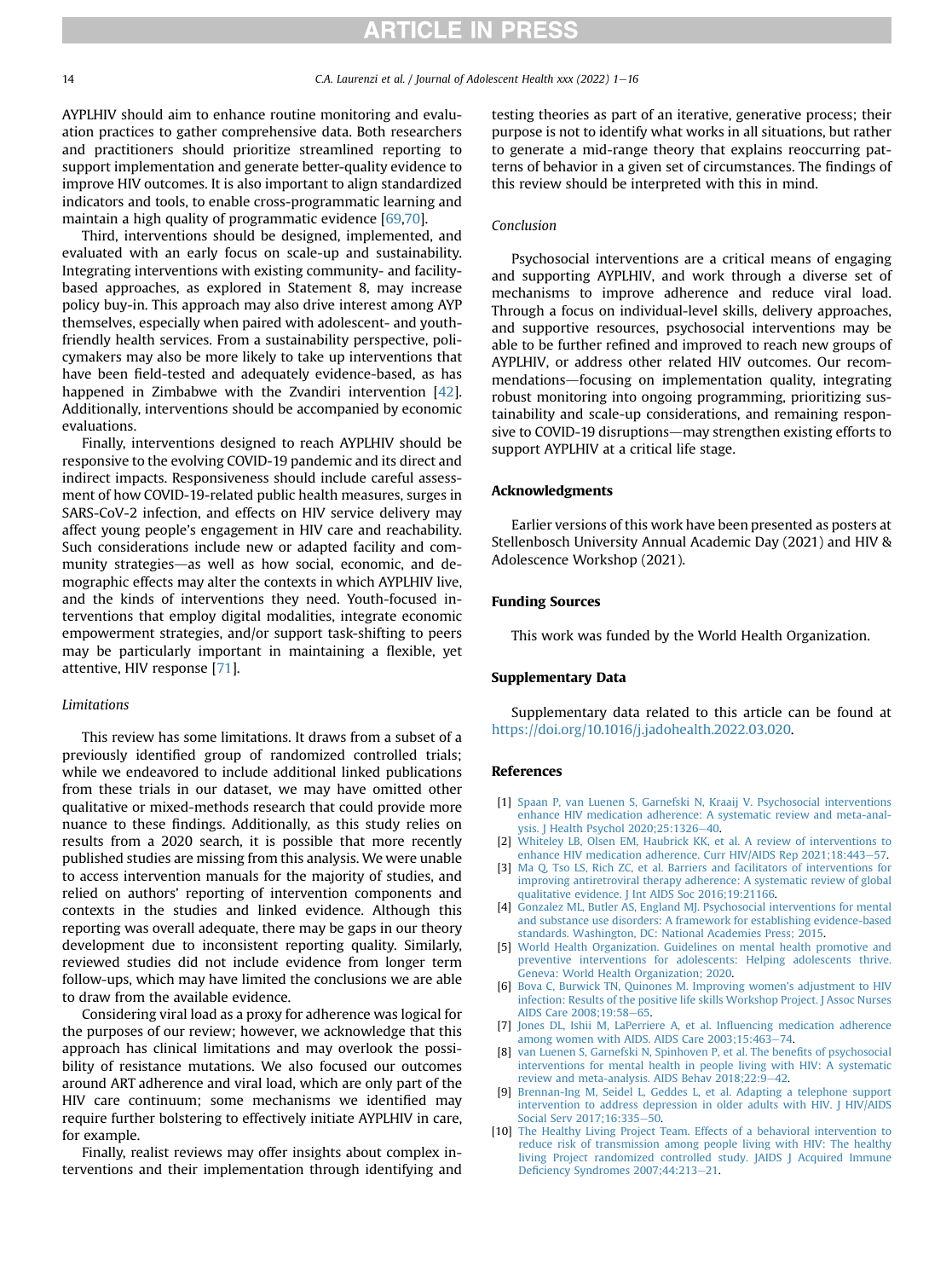- <span id="page-14-26"></span><span id="page-14-25"></span><span id="page-14-24"></span><span id="page-14-0"></span>[11] [Day S, Kapogiannis BG, Shah SK, et al. Adolescent participation in HIV](http://refhub.elsevier.com/S1054-139X(22)00408-6/sref11) [research: Consortium experience in low and middle-income countries and](http://refhub.elsevier.com/S1054-139X(22)00408-6/sref11) [scoping review. Lancet HIV 2020;7:e844](http://refhub.elsevier.com/S1054-139X(22)00408-6/sref11)-[52](http://refhub.elsevier.com/S1054-139X(22)00408-6/sref11).
- <span id="page-14-1"></span>[12] [Mark D, Geng E, Vorkoper S, et al. Making implementation science work for](http://refhub.elsevier.com/S1054-139X(22)00408-6/sref12) [children and adolescents living with HIV. J Acquir Immune De](http://refhub.elsevier.com/S1054-139X(22)00408-6/sref12)fic Syndr 2018:78:S58-[62.](http://refhub.elsevier.com/S1054-139X(22)00408-6/sref12)
- <span id="page-14-2"></span>[13] [Aarons GA, Reeder K, Sam-Agudu NA, et al. Implementation determinants](http://refhub.elsevier.com/S1054-139X(22)00408-6/sref13) [and mechanisms for the prevention and treatment of adolescent HIV in](http://refhub.elsevier.com/S1054-139X(22)00408-6/sref13) [sub-Saharan Africa: Concept mapping of the NIH Fogarty International](http://refhub.elsevier.com/S1054-139X(22)00408-6/sref13) [Center Adolescent HIV Implementation Science Alliance \(AHISA\) Initiative.](http://refhub.elsevier.com/S1054-139X(22)00408-6/sref13) [Implement Sci Commun 2021;2:53](http://refhub.elsevier.com/S1054-139X(22)00408-6/sref13).
- <span id="page-14-3"></span>[14] [Harrison A, Newell M-L, Imrie J, Hoddinott G. HIV prevention for South](http://refhub.elsevier.com/S1054-139X(22)00408-6/sref14) [African youth: Which interventions work? A systematic review of current](http://refhub.elsevier.com/S1054-139X(22)00408-6/sref14) [evidence. BMC Public Health 2010;10:102](http://refhub.elsevier.com/S1054-139X(22)00408-6/sref14).
- <span id="page-14-4"></span>[15] [Ridgeway K, Dulli LS, Murray KR, et al. Interventions to improve antire](http://refhub.elsevier.com/S1054-139X(22)00408-6/sref15)[troviral therapy adherence among adolescents in low- and middle-income](http://refhub.elsevier.com/S1054-139X(22)00408-6/sref15) [countries: A systematic review of the literature. PLOS ONE 2018;13:](http://refhub.elsevier.com/S1054-139X(22)00408-6/sref15) [e0189770.](http://refhub.elsevier.com/S1054-139X(22)00408-6/sref15)
- <span id="page-14-5"></span>[16] [Laurenzi CA, du Toit S, Ameyan W, et al. Psychosocial interventions for](http://refhub.elsevier.com/S1054-139X(22)00408-6/sref16) [improving engagement in care and health and behavioural outcomes for](http://refhub.elsevier.com/S1054-139X(22)00408-6/sref16) [adolescents and young people living with HIV: A systematic review and](http://refhub.elsevier.com/S1054-139X(22)00408-6/sref16) [meta-analysis. J Int AIDS Soc 2021;24:e25741](http://refhub.elsevier.com/S1054-139X(22)00408-6/sref16).
- <span id="page-14-6"></span>[17] [World Health Organization. Consolidated guidelines on HIV prevention,](http://refhub.elsevier.com/S1054-139X(22)00408-6/sref17) [testing, treatment, service delivery and monitoring: Recommendations for](http://refhub.elsevier.com/S1054-139X(22)00408-6/sref17) [a public health approach. Geneva: World Health Organization; 2021.](http://refhub.elsevier.com/S1054-139X(22)00408-6/sref17) [Report No.: 9240031596.](http://refhub.elsevier.com/S1054-139X(22)00408-6/sref17)
- <span id="page-14-7"></span>[18] UNICEF. Adolescent HIV prevention data 2020. Available at: [https://data.](https://data.unicef.org/topic/hivaids/adolescents-young-people/) [unicef.org/topic/hivaids/adolescents-young-people/.](https://data.unicef.org/topic/hivaids/adolescents-young-people/) Accessed September 1, 2021.
- <span id="page-14-47"></span><span id="page-14-8"></span>[19] [Enane LA, Vreeman RC, Foster C. Retention and adherence: Global chal](http://refhub.elsevier.com/S1054-139X(22)00408-6/sref19)[lenges for the long-term care of adolescents and young adults living with](http://refhub.elsevier.com/S1054-139X(22)00408-6/sref19) [HIV. Curr Opin HIV AIDS 2018;13:212](http://refhub.elsevier.com/S1054-139X(22)00408-6/sref19)-[9.](http://refhub.elsevier.com/S1054-139X(22)00408-6/sref19)
- <span id="page-14-9"></span>[20] [Pawson R, Greenhalgh T, Harvey G, Walshe K. Realist synthesis: An](http://refhub.elsevier.com/S1054-139X(22)00408-6/sref20) [introduction. Manchester: ESRC Research Methods Programme, University](http://refhub.elsevier.com/S1054-139X(22)00408-6/sref20) [of Manchester; 2004](http://refhub.elsevier.com/S1054-139X(22)00408-6/sref20).
- <span id="page-14-11"></span>[21] [Pawson R, Greenhalgh T, Harvey G, Walshe K. Realist review-a new](http://refhub.elsevier.com/S1054-139X(22)00408-6/optYrR3ssU8bG) [method of systematic review designed for complex policy interventions. J](http://refhub.elsevier.com/S1054-139X(22)00408-6/optYrR3ssU8bG) Health Serv Res Policy  $2005;10(Supp 1):21-34$  $2005;10(Supp 1):21-34$ .
- <span id="page-14-10"></span>[22] [World Health Organization. Updated recommendations on service delivery](http://refhub.elsevier.com/S1054-139X(22)00408-6/sref22) [for the treatment and care of people living with HIV. Geneva: World Health](http://refhub.elsevier.com/S1054-139X(22)00408-6/sref22) [Organization; 2021.](http://refhub.elsevier.com/S1054-139X(22)00408-6/sref22)
- <span id="page-14-12"></span>[23] [Wong G, Greenhalgh T, Pawson R. Internet-based medical education: A](http://refhub.elsevier.com/S1054-139X(22)00408-6/sref23) [realist review of what works, for whom and in what circumstances. BMC](http://refhub.elsevier.com/S1054-139X(22)00408-6/sref23) [Med Education 2010;10:12.](http://refhub.elsevier.com/S1054-139X(22)00408-6/sref23)
- <span id="page-14-13"></span>[24] [Dulli L, Ridgeway K, Packer C, et al. An online support group intervention](http://refhub.elsevier.com/S1054-139X(22)00408-6/sref24) [for adolescents living with HIV in Nigeria: A pre-post test study. JMIR](http://refhub.elsevier.com/S1054-139X(22)00408-6/sref24) [Public Health Surveill 2018;4:e12397.](http://refhub.elsevier.com/S1054-139X(22)00408-6/sref24)
- <span id="page-14-48"></span>[25] [Belzer ME, Naar-King S, Olson J, et al. The use of cell phone support for](http://refhub.elsevier.com/S1054-139X(22)00408-6/sref25) [non-adherent HIV-infected youth and young adults: An initial randomized](http://refhub.elsevier.com/S1054-139X(22)00408-6/sref25) [and controlled intervention trial. AIDS Behav 2014;18:686](http://refhub.elsevier.com/S1054-139X(22)00408-6/sref25)-[96](http://refhub.elsevier.com/S1054-139X(22)00408-6/sref25).
- <span id="page-14-49"></span>[26] [Sayegh CS, MacDonell KK, Clark LF, et al. The impact of cell phone support](http://refhub.elsevier.com/S1054-139X(22)00408-6/sref26) [on psychosocial outcomes for youth living with HIV Nonadherent to an](http://refhub.elsevier.com/S1054-139X(22)00408-6/sref26)[tiretroviral therapy. AIDS Behav 2018;22:3357](http://refhub.elsevier.com/S1054-139X(22)00408-6/sref26)-[62.](http://refhub.elsevier.com/S1054-139X(22)00408-6/sref26)
- <span id="page-14-69"></span>[27] [Bermudez LG, Ssewamala FM, Neilands TB, et al. Does economic](http://refhub.elsevier.com/S1054-139X(22)00408-6/sref27) [strengthening improve viral suppression among adolescents living with](http://refhub.elsevier.com/S1054-139X(22)00408-6/sref27) [HIV? Results from a cluster randomized trial in Uganda. AIDS Behav 2018;](http://refhub.elsevier.com/S1054-139X(22)00408-6/sref27) [22:3763](http://refhub.elsevier.com/S1054-139X(22)00408-6/sref27)-[72.](http://refhub.elsevier.com/S1054-139X(22)00408-6/sref27)
- <span id="page-14-70"></span>[28] [Ssewamala FM, Dvalishvili D, Mellins CA, et al. The long-term effects of a](http://refhub.elsevier.com/S1054-139X(22)00408-6/sref28) [family based economic empowerment intervention \(Suubi](http://refhub.elsevier.com/S1054-139X(22)00408-6/sref28)+[Adherence\) on](http://refhub.elsevier.com/S1054-139X(22)00408-6/sref28) [suppression of HIV viral loads among adolescents living with HIV in](http://refhub.elsevier.com/S1054-139X(22)00408-6/sref28) [southern Uganda: Findings from 5-year cluster randomized trial. PLoS One](http://refhub.elsevier.com/S1054-139X(22)00408-6/sref28) [2020;15:e0228370](http://refhub.elsevier.com/S1054-139X(22)00408-6/sref28).
- <span id="page-14-68"></span>[29] [Berrien VM, Salazar JC, Reynolds E, McKay K. Adherence to antiretroviral](http://refhub.elsevier.com/S1054-139X(22)00408-6/sref29) therapy in HIV-infected pediatric [patients improves with home-based](http://refhub.elsevier.com/S1054-139X(22)00408-6/sref29) [intensive nursing intervention. AIDS Patient Care STDS 2004;18:355](http://refhub.elsevier.com/S1054-139X(22)00408-6/sref29)-[63](http://refhub.elsevier.com/S1054-139X(22)00408-6/sref29).
- <span id="page-14-57"></span>[30] [Bhana A, Mellins CA, Petersen I, et al. The VUKA family program: Piloting a](http://refhub.elsevier.com/S1054-139X(22)00408-6/sref30) [family-based psychosocial intervention to promote health and mental](http://refhub.elsevier.com/S1054-139X(22)00408-6/sref30) [health among HIV infected early adolescents in South Africa. AIDS care](http://refhub.elsevier.com/S1054-139X(22)00408-6/sref30)  $2014;26:1-11.$  $2014;26:1-11.$  $2014;26:1-11.$
- <span id="page-14-17"></span>[31] [Brown LK, Kennard BD, Emslie GJ, et al. Effective treatment of depres](http://refhub.elsevier.com/S1054-139X(22)00408-6/sref31)[sive disorders in medical clinics for adolescents and young adults living](http://refhub.elsevier.com/S1054-139X(22)00408-6/sref31) [with HIV: A controlled trial. J Acquir Immune De](http://refhub.elsevier.com/S1054-139X(22)00408-6/sref31)fic Syndr 2016;71:38-[46](http://refhub.elsevier.com/S1054-139X(22)00408-6/sref31).
- [32] [Chen X, Murphy DA, Naar-King S, Parsons JT. A Clinic-based motivational](http://refhub.elsevier.com/S1054-139X(22)00408-6/sref1q) [intervention improves condom use among subgroups of youth living with](http://refhub.elsevier.com/S1054-139X(22)00408-6/sref1q) HIV. I Adol Health 2011:49:193-[8](http://refhub.elsevier.com/S1054-139X(22)00408-6/sref1q).
- [33] [Naar-King S, Parsons JT, Murphy DA, et al. Improving health outcomes for](http://refhub.elsevier.com/S1054-139X(22)00408-6/sref1rty) [youth living with the human immunode](http://refhub.elsevier.com/S1054-139X(22)00408-6/sref1rty)ficiency virus: A multisite ran[domized trial of a motivational intervention targeting multiple risk be](http://refhub.elsevier.com/S1054-139X(22)00408-6/sref1rty)haviors. Arch Pediatr Adolesc Med  $2009;163;1092-8$  $2009;163;1092-8$ .
- <span id="page-14-23"></span><span id="page-14-22"></span><span id="page-14-21"></span><span id="page-14-20"></span><span id="page-14-19"></span><span id="page-14-18"></span>[34] [Christodoulou J, Abdalian SE, Jones ASK, et al. Crystal clear with active](http://refhub.elsevier.com/S1054-139X(22)00408-6/optCgG1SVuxhk) [visualization: Understanding medication adherence among youth living](http://refhub.elsevier.com/S1054-139X(22)00408-6/optCgG1SVuxhk) [with HIV. AIDS Behav 2020;24:1207](http://refhub.elsevier.com/S1054-139X(22)00408-6/optCgG1SVuxhk)-[11](http://refhub.elsevier.com/S1054-139X(22)00408-6/optCgG1SVuxhk).
- <span id="page-14-62"></span>[35] [Denison JA, Burke VM, Miti S, et al. Project YES! Youth engaging for suc](http://refhub.elsevier.com/S1054-139X(22)00408-6/sref35)[cess: A randomized controlled trial assessing the impact of a clinic-based](http://refhub.elsevier.com/S1054-139X(22)00408-6/sref35) [peer mentoring program on viral suppression, adherence and internal](http://refhub.elsevier.com/S1054-139X(22)00408-6/sref35)[ized stigma among HIV-positive youth \(15-24 years\) in Ndola, Zambia.](http://refhub.elsevier.com/S1054-139X(22)00408-6/sref35) [PLoS One 2020;15:e0230703](http://refhub.elsevier.com/S1054-139X(22)00408-6/sref35).
- <span id="page-14-64"></span>[36] [Dulli L, Ridgeway K, Packer C, et al. A social Media-based support group for](http://refhub.elsevier.com/S1054-139X(22)00408-6/sref36) [youth living with HIV in Nigeria \(SMART Connections\): Randomized](http://refhub.elsevier.com/S1054-139X(22)00408-6/sref36) [controlled trial. J Med Internet Res 2020;22:e18343](http://refhub.elsevier.com/S1054-139X(22)00408-6/sref36).
- <span id="page-14-60"></span>[37] [Garofalo R, Kuhns LM, Hotton A, et al. A randomized controlled trial of](http://refhub.elsevier.com/S1054-139X(22)00408-6/sref37) [personalized Text message reminders to promote medication adherence](http://refhub.elsevier.com/S1054-139X(22)00408-6/sref37) [among HIV-positive adolescents and young adults. AIDS Behav 2016;20:](http://refhub.elsevier.com/S1054-139X(22)00408-6/sref37)  $1049 - 59.$  $1049 - 59.$  $1049 - 59.$
- <span id="page-14-50"></span>[38] [Mimiaga MJ, Bogart LM, Thurston IB, et al. Positive strategies to enhance](http://refhub.elsevier.com/S1054-139X(22)00408-6/sref38) [problem-solving skills \(STEPS\): A pilot randomized, controlled trial of a](http://refhub.elsevier.com/S1054-139X(22)00408-6/sref38) [Multicomponent, technology-Enhanced, Customizable antiretroviral](http://refhub.elsevier.com/S1054-139X(22)00408-6/sref38) [adherence intervention for HIV-infected adolescents and young adults.](http://refhub.elsevier.com/S1054-139X(22)00408-6/sref38) AIDS Patient Care STDS  $2019:33:21-4$  $2019:33:21-4$ .
- <span id="page-14-54"></span>[39] [Kaihin R, Kasatpibal N, Chitreechuer J, Grimes RM. Effect of an empower](http://refhub.elsevier.com/S1054-139X(22)00408-6/sref39)[ment intervention on antiretroviral Drug adherence in Thai youth. Behav](http://refhub.elsevier.com/S1054-139X(22)00408-6/sref39) [Med 2015;41:186](http://refhub.elsevier.com/S1054-139X(22)00408-6/sref39)-[94.](http://refhub.elsevier.com/S1054-139X(22)00408-6/sref39)
- <span id="page-14-65"></span>[40] [Linnemayr S, Huang H, Luoto J, et al. Text messaging for improving anti](http://refhub.elsevier.com/S1054-139X(22)00408-6/sref40)[retroviral therapy adherence: No effects after 1 Year in a randomized](http://refhub.elsevier.com/S1054-139X(22)00408-6/sref40) [controlled trial among adolescents and young adults. Am J Public Health](http://refhub.elsevier.com/S1054-139X(22)00408-6/sref40) [2017;107:1944](http://refhub.elsevier.com/S1054-139X(22)00408-6/sref40)-[50.](http://refhub.elsevier.com/S1054-139X(22)00408-6/sref40)
- <span id="page-14-66"></span><span id="page-14-46"></span><span id="page-14-45"></span><span id="page-14-44"></span><span id="page-14-43"></span><span id="page-14-42"></span><span id="page-14-41"></span><span id="page-14-40"></span><span id="page-14-39"></span><span id="page-14-38"></span><span id="page-14-37"></span><span id="page-14-36"></span><span id="page-14-35"></span>[41] [MacCarthy S, Wagner Z, Mendoza-Graf A, et al. A randomized controlled](http://refhub.elsevier.com/S1054-139X(22)00408-6/sref41) [trial study of the acceptability, feasibility, and preliminary impact of SITA](http://refhub.elsevier.com/S1054-139X(22)00408-6/sref41) [\(SMS as an incentive to adhere\): A mobile technology-based intervention](http://refhub.elsevier.com/S1054-139X(22)00408-6/sref41) [informed by behavioral economics to improve ART adherence among](http://refhub.elsevier.com/S1054-139X(22)00408-6/sref41) [youth in Uganda. BMC Infect Dis 2020;20:173.](http://refhub.elsevier.com/S1054-139X(22)00408-6/sref41)
- <span id="page-14-61"></span><span id="page-14-34"></span><span id="page-14-33"></span><span id="page-14-32"></span><span id="page-14-31"></span><span id="page-14-30"></span><span id="page-14-29"></span><span id="page-14-28"></span><span id="page-14-27"></span>[42] [Spratt ES, Papa CE, Mueller M, et al. Using technology to improve adher](http://refhub.elsevier.com/S1054-139X(22)00408-6/sref42)[ence to HIV Medications in transitional age youth: Research reviewed,](http://refhub.elsevier.com/S1054-139X(22)00408-6/sref42) [methods tried, Lessons learned. J Gen Med \(Dover\) 2017;1:1002.](http://refhub.elsevier.com/S1054-139X(22)00408-6/sref42)
- <span id="page-14-55"></span>[43] [Hosek SG, Harper GW, Lemos D, et al. Project ACCEPT: Evaluation of a](http://refhub.elsevier.com/S1054-139X(22)00408-6/sref43) [group-based intervention to improve engagement in care for youth newly](http://refhub.elsevier.com/S1054-139X(22)00408-6/sref43) diagnosed with HIV. AIDS Behav  $2018;22:2650-61$ .
- <span id="page-14-53"></span>[44] [Naar-King S, Outlaw AY, Sarr M, et al. Motivational enhancement System](http://refhub.elsevier.com/S1054-139X(22)00408-6/sref44) [for adherence \(MESA\): Pilot randomized trial of a brief computer-delivered](http://refhub.elsevier.com/S1054-139X(22)00408-6/sref44) [prevention intervention for youth initiating antiretroviral treatment.](http://refhub.elsevier.com/S1054-139X(22)00408-6/sref44) I Pediatr Psychol 2013:38:638-[48](http://refhub.elsevier.com/S1054-139X(22)00408-6/sref44).
- [45] [Naar-King S, Wright K, Parsons JT, et al. Healthy choices: Motivational](http://refhub.elsevier.com/S1054-139X(22)00408-6/sref1ba) [enhancement therapy for health risk behaviors in HIV-positive youth. AIDS](http://refhub.elsevier.com/S1054-139X(22)00408-6/sref1ba) [Educ Prev 2006;18:1](http://refhub.elsevier.com/S1054-139X(22)00408-6/sref1ba)-[11](http://refhub.elsevier.com/S1054-139X(22)00408-6/sref1ba).
- <span id="page-14-58"></span>[46] [Naar-King S, Lam P, Wang B, et al. Brief report: Maintenance of effects of](http://refhub.elsevier.com/S1054-139X(22)00408-6/sref46) [motivational enhancement therapy to improve risk behaviors and HIV](http://refhub.elsevier.com/S1054-139X(22)00408-6/sref46)[related health in a randomized controlled trial of youth living with HIV.](http://refhub.elsevier.com/S1054-139X(22)00408-6/sref46) [J Pediatr Psychol 2008;33:441](http://refhub.elsevier.com/S1054-139X(22)00408-6/sref46)-[5.](http://refhub.elsevier.com/S1054-139X(22)00408-6/sref46)
- <span id="page-14-56"></span>[47] [Nestadt DF, Saisaengjan C, McKay MM, et al. CHAMP](http://refhub.elsevier.com/S1054-139X(22)00408-6/sref47)+ [Thailand: Pilot](http://refhub.elsevier.com/S1054-139X(22)00408-6/sref47) [randomized Control trial of a family-based psychosocial intervention for](http://refhub.elsevier.com/S1054-139X(22)00408-6/sref47) [perinatally HIV-infected. Early Adolescents 2019;33:227](http://refhub.elsevier.com/S1054-139X(22)00408-6/sref47)-[36](http://refhub.elsevier.com/S1054-139X(22)00408-6/sref47).
- <span id="page-14-51"></span>[48] [Rongkavilit C, Naar-King S, Wang B, et al. Motivational interviewing tar](http://refhub.elsevier.com/S1054-139X(22)00408-6/sref48)[geting risk behaviors for youth living with HIV in Thailand 2013;17:2063](http://refhub.elsevier.com/S1054-139X(22)00408-6/sref48)-[74.](http://refhub.elsevier.com/S1054-139X(22)00408-6/sref48)
- <span id="page-14-52"></span>[49] [Rongkavilit C, Wang B, Naar-King S, et al. Motivational interviewing tar](http://refhub.elsevier.com/S1054-139X(22)00408-6/sref49)[geting Risky Sex in HIV-positive young Thai men who have Sex with men.](http://refhub.elsevier.com/S1054-139X(22)00408-6/sref49) [Arch Sex Behav 2014;44:329](http://refhub.elsevier.com/S1054-139X(22)00408-6/sref49)-[40.](http://refhub.elsevier.com/S1054-139X(22)00408-6/sref49)
- <span id="page-14-63"></span>[50] [Rotheram-Borus MJ, Swendeman D, Comulada WS, et al. Prevention for](http://refhub.elsevier.com/S1054-139X(22)00408-6/sref50) [substance-using HIV-positive young people: Telephone and in-person](http://refhub.elsevier.com/S1054-139X(22)00408-6/sref50) delivery. J Acquir Immune Defi[c Syndr 2004;37\(Suppl 2\):S68](http://refhub.elsevier.com/S1054-139X(22)00408-6/sref50)-[77.](http://refhub.elsevier.com/S1054-139X(22)00408-6/sref50)
- <span id="page-14-59"></span>[51] [Mavhu W, Willis N, Mufuka J, et al. Effect of a differentiated service de](http://refhub.elsevier.com/S1054-139X(22)00408-6/sref51)[livery model on virological failure in adolescents with HIV in Zimbabwe](http://refhub.elsevier.com/S1054-139X(22)00408-6/sref51) [\(Zvandiri\): A cluster-randomised controlled trial. Lancet 2020;8:e264](http://refhub.elsevier.com/S1054-139X(22)00408-6/sref51)-[75](http://refhub.elsevier.com/S1054-139X(22)00408-6/sref51).
- <span id="page-14-14"></span>[52] [Webb L, Perry-Parrish C, Ellen J, Sibinga E. Mindfulness instruction for HIV](http://refhub.elsevier.com/S1054-139X(22)00408-6/sref52)[infected youth: A randomized controlled trial. AIDS Care 2018;30:688](http://refhub.elsevier.com/S1054-139X(22)00408-6/sref52)-[95.](http://refhub.elsevier.com/S1054-139X(22)00408-6/sref52)
- <span id="page-14-15"></span>[53] [Whiteley L, Brown LK, Mena L, et al. Enhancing health among youth living](http://refhub.elsevier.com/S1054-139X(22)00408-6/sref53) with HIV using an iPhone game. AIDS care  $2018;30(\text{sup4}):21-33$ .
- <span id="page-14-67"></span>[54] [Willis N, Milanzi A, Mawodzeke M, et al. Effectiveness of community](http://refhub.elsevier.com/S1054-139X(22)00408-6/sref54) [adolescent treatment supporters \(CATS\) interventions in improving link](http://refhub.elsevier.com/S1054-139X(22)00408-6/sref54)[age and retention in care, adherence to ART and psychosocial well-being: A](http://refhub.elsevier.com/S1054-139X(22)00408-6/sref54) [randomised trial among adolescents living with HIV in rural Zimbabwe.](http://refhub.elsevier.com/S1054-139X(22)00408-6/sref54) [BMC Public Health 2019;19:117.](http://refhub.elsevier.com/S1054-139X(22)00408-6/sref54)
- <span id="page-14-16"></span>[55] [Trickey H, Thomson G, Grant A, et al. A realist review of one-to-one](http://refhub.elsevier.com/S1054-139X(22)00408-6/sref55) [breastfeeding peer support experiments conducted in developed country](http://refhub.elsevier.com/S1054-139X(22)00408-6/sref55) [settings. Matern Child Nutr 2018;14:e12559](http://refhub.elsevier.com/S1054-139X(22)00408-6/sref55).
- <span id="page-14-71"></span>[56] [World Health Organization. Adolescent friendly health services for ado](http://refhub.elsevier.com/S1054-139X(22)00408-6/sref56)[lescents living with HIV: From theory to practice, December 2019: tech](http://refhub.elsevier.com/S1054-139X(22)00408-6/sref56)[nical brief. Geneva: World Health Organization; 2019.](http://refhub.elsevier.com/S1054-139X(22)00408-6/sref56)
- <span id="page-14-72"></span>[57] WHO launch 2021 guidelines with PSS 'strongly recommended' in HIV treatment and care for adolescents [press release]. Available at: [https://](https://www.africaid-zvandiri.org/single-post/who-launch-2021-guidelines-with-pss-strongly-recommended-in-hiv-treatment-and-care-for-adolescents2021)